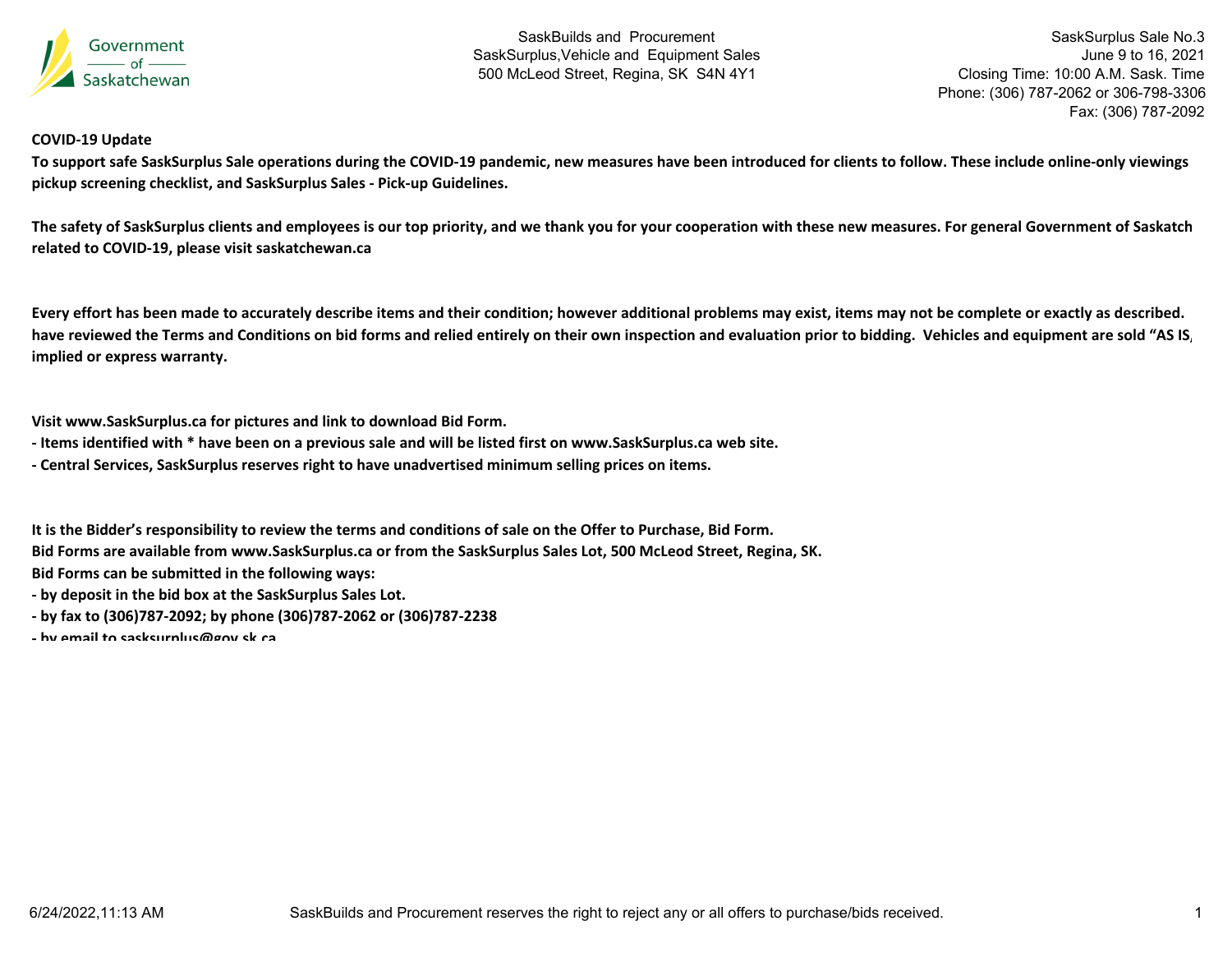

SaskSurplus Sale No.3 June 9 to 16, 2021 Closing Time: 10:00 A.M. Sask. Time Phone: (306) 787-2062 or 306-798-3306 Fax: (306) 787-2092

|                  | MT = (Ministry Transfer) This means that the item has been claimed by another ministry and automatically transferred.         |
|------------------|-------------------------------------------------------------------------------------------------------------------------------|
| WD = (Withdrawn) | This can happen if the item was requested to be removed by the seller,                                                        |
|                  | ومروسيهم والمستحقق والمتسوم وواريوس سوية وبالمرود ونافره المونسوس وسائلت وسيسترس واستواص وبالمتوصوص بعورا والمواسي اونا أناسو |

or if bid prices did not meet the seller's minimum selling price. In this case, the item may be carried forward to a future sale.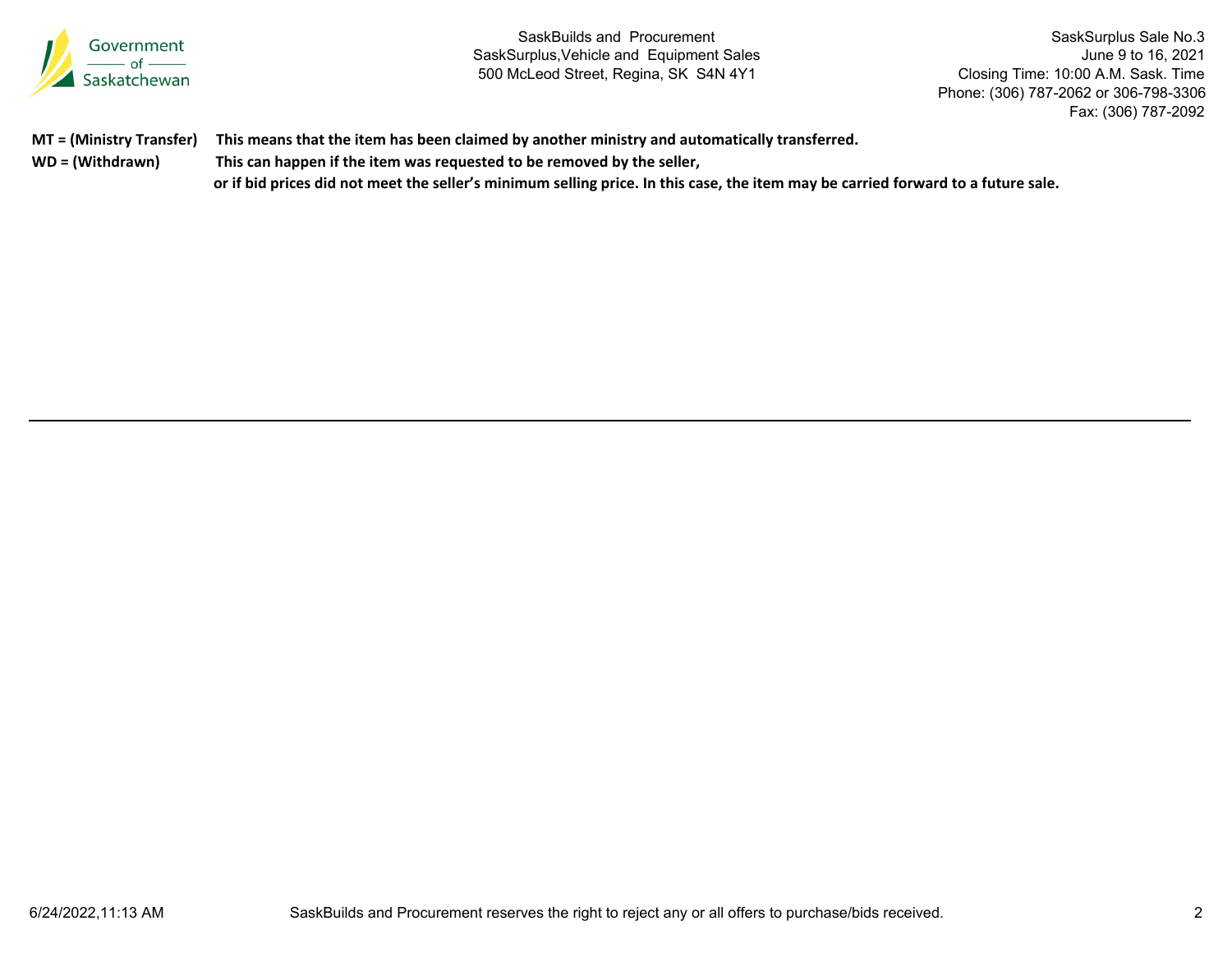

|          | Item #    | <b>Description</b>                                                                                                                                                                                                                                                                                                                                                                                                                                                                                                                                                                                                   | <b>Kms</b>            | erial Numb | Ministry / Client |
|----------|-----------|----------------------------------------------------------------------------------------------------------------------------------------------------------------------------------------------------------------------------------------------------------------------------------------------------------------------------------------------------------------------------------------------------------------------------------------------------------------------------------------------------------------------------------------------------------------------------------------------------------------------|-----------------------|------------|-------------------|
|          |           | REGINA, SaskBuilds and Procurement, SaskSurplus Sales Lot, 500 McLeod Street - Vehicles                                                                                                                                                                                                                                                                                                                                                                                                                                                                                                                              |                       |            |                   |
|          |           | Due to COVID-19, ON-LINE VIEWING ONLY. NO ON-SITE VIEWING. Contact SaskSurplus (306) 787-2062 or (306) 798-3306.                                                                                                                                                                                                                                                                                                                                                                                                                                                                                                     |                       |            |                   |
| 2,037.00 | $3 - 001$ | Car 2006 CHEVROLET Impala LS FWD 3.5L V6 Gas Auto A/C, tilt, cruise, power<br>locks/windows/mirrors/LF seat/trunk release, keyless entry- 3 keys/1 fob, Blue,, Recent<br>Repairs:, PROBLEMS: oil leaks/rack leaking, brake pulsation, front & rear pads/rotors, chrome<br>peeling, hood road rash, front bumper cracked, RR fender small dent, both rocker panels road<br>rash, all door road rash, battery poor, minor exterior damage.>, As is, Where is                                                                                                                                                           | 260,545<br><b>Kms</b> | \$681      | 2G1WB58K269367206 |
| 2,037.00 | $3 - 002$ | Car 2006 CHEVROLET Impala LS FWD 3.5L V6 Gas Auto A/C, tilt, cruise, AM/FM/CD player,<br>power locks/windows/mirrors/LF seat/trunk release, keyless entry- 1 key/1 fob, Blue,, Recent Kms<br>Repairs:, PROBLEMS: RF outer tie rod loose, rear pads/rotors, windsheild cracked, LF headlight<br>fogged, hood dents, all doors rust at bottom/inside, roof small rust spot, trunk lid rust spots,<br>wipers, battery poor, minor exterior damage.>, As is, Where is                                                                                                                                                    | 287,108               | \$581      | 2G1WB58K969391129 |
| 1,937.00 | $3 - 003$ | Car 2008 CHEVROLET Impala LS FWD 3.5L V6 Gas Auto A/C, tilt, cruise, AM/FM/CD player,<br>power locks/mirrors/trunk release/ LF seat, keyless entry - 1 fob/2 keys, Grey, , Recent<br>Repairs:, PROBLEMS: right front CV joint, left outer & inner tie rod, both rear links, front & rear<br>pads/rotors, alignment needed, windshield cracked, blower blend door, grille chrome peeling,<br>hood road rash/dents, LF fender rust, RR fender dent, front bumper & rocker panels road rash,<br>all doors road rash/rust at bottom, trunk lid rust/scratches, battery poor, minor exterior<br>damage.>, As is, Where is | 287,091<br>Kms        | \$591      | 2G1WB58K481357228 |
| 1,937.00 | 3-004     | Car 2008 CHEVROLET Impala LS FWD 3.5L V6 Gas Auto A/C, tilt, cruise, AM/FM/CD player,<br>power locks/windows/mirrors/trunk release/ LF seat, keyless entry - 2 fobs/2 keys, Grey,,<br>Recent Repairs:, PROBLEMS: front pads/rotor, rear pads/rotors, hood chips/dents, rocker<br>panel road rash, all doors rusted along bottom & inside, tailgate scratches/rust spots, wiper<br>blades, battery poor, minor exterior damage.>, As is, Where is                                                                                                                                                                     | 284,497<br>Kms        | \$691      | 2G1WB58K181356425 |
| 1,589.89 | $3 - 005$ | Car 2013 DODGE Avenger SE FWD 2.4L L4 Gas Auto A/C, tilt, cruise, AM/FM/CD player, power<br>windows/locks/mirrors/LF seat/trunk release, keyless entry- 2 key fobs, Silver,, Recent<br>Repairs:, PROBLEMS: front rotors very rusty, rear tires loud/cupped badly, front & rear<br>alignment, RR toe link, LF upper rear control arm has play, license plate lamps, hood<br>dents/paint bubbling, LF door bent, RR door rust, trunk lid dents, windshield pitted, roof dent,<br>battery poor, minor exterior damage.>, As is, Where is                                                                                | 304,623<br>Kms        | \$1,386    | 1C3CDZABXDN604495 |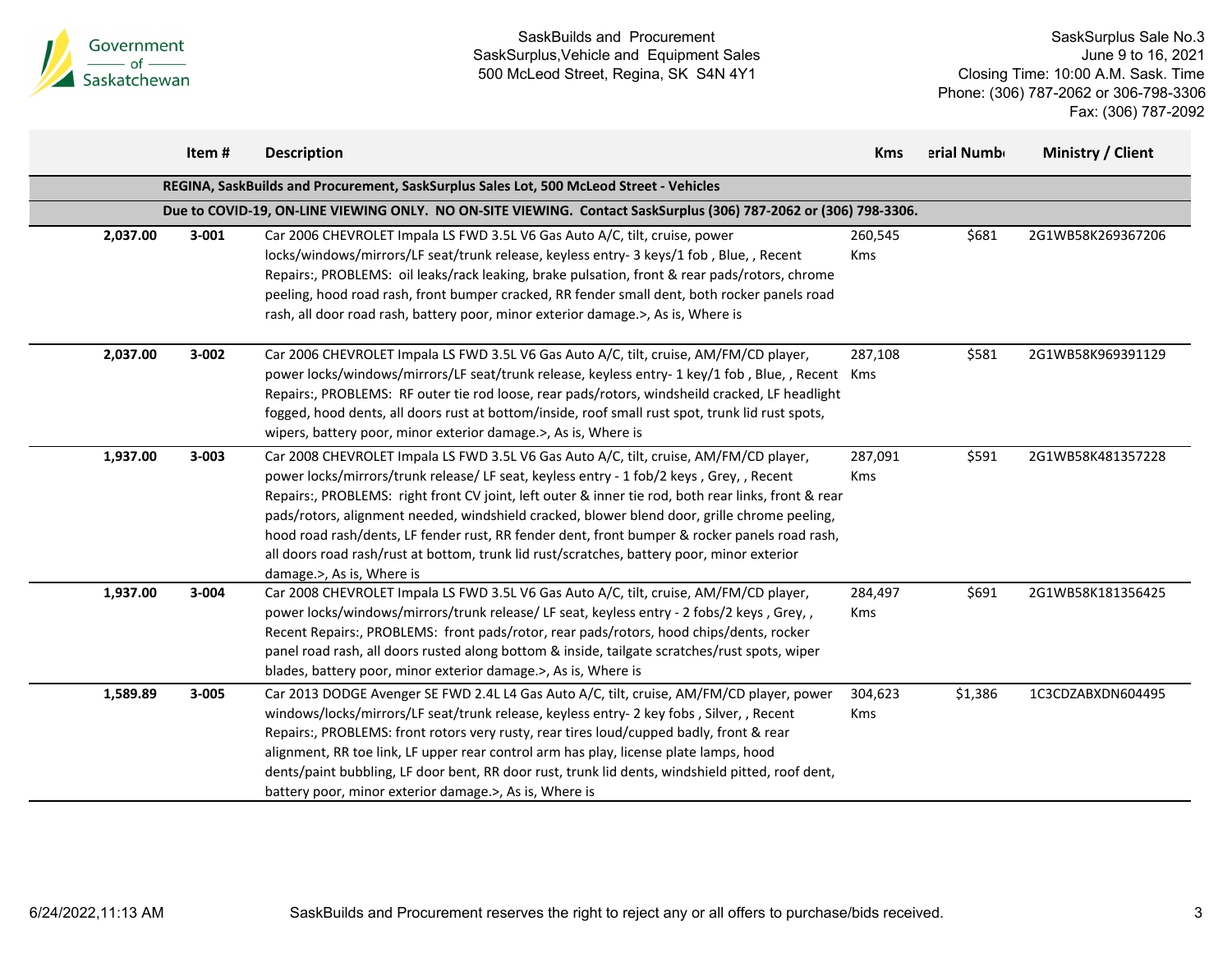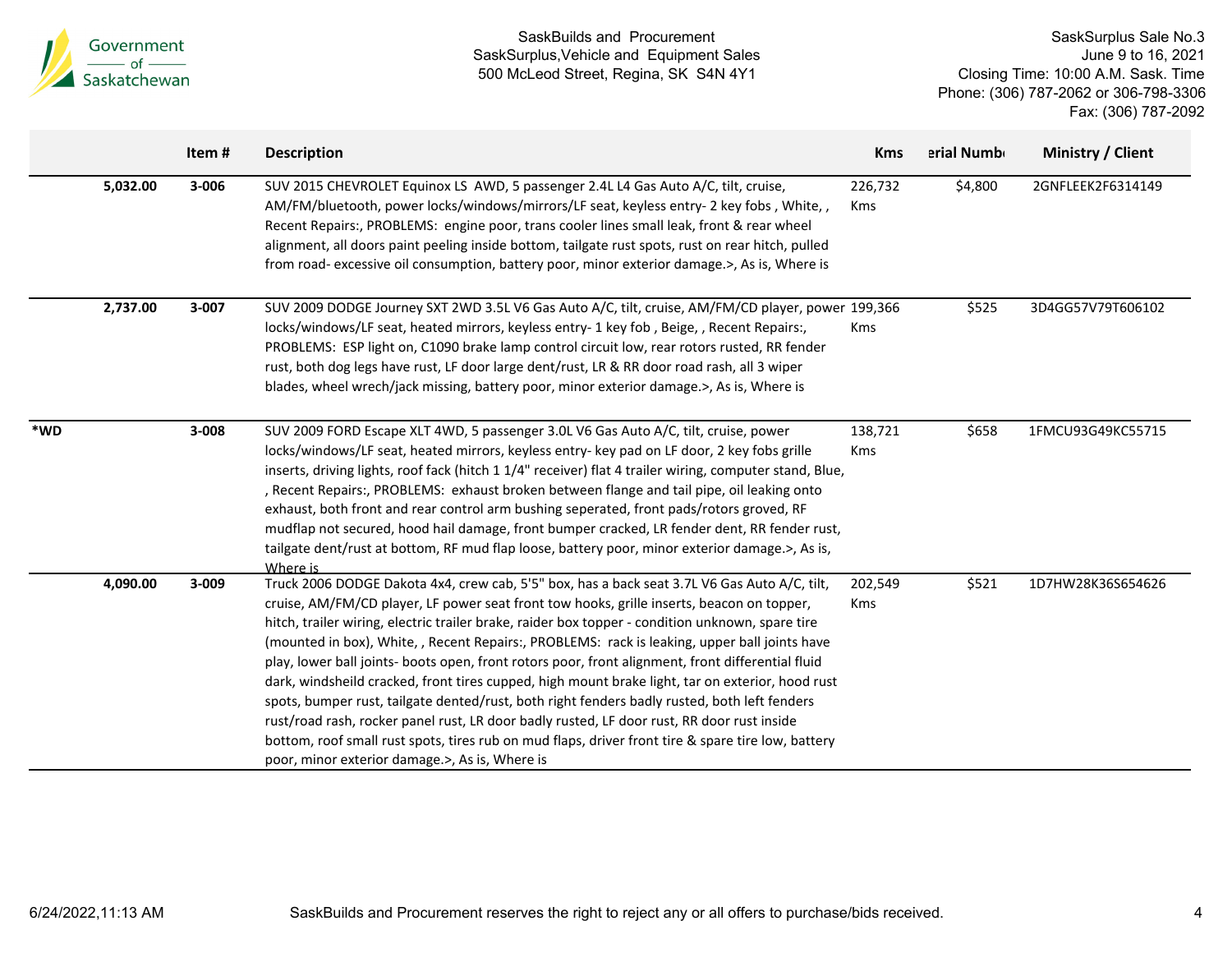| Government<br>of<br>Saskatchewan |           | SaskBuilds and Procurement<br>SaskSurplus, Vehicle and Equipment Sales<br>500 McLeod Street, Regina, SK S4N 4Y1                                                                                                                                                                                                                                                                                                                                                                                                                                                                                                                                                                                                                                                                                                                                                                                                                          |                       |            | SaskSurplus Sale No.3<br>June 9 to 16, 2021<br>Closing Time: 10:00 A.M. Sask. Time<br>Phone: (306) 787-2062 or 306-798-3306<br>Fax: (306) 787-2092 |  |  |
|----------------------------------|-----------|------------------------------------------------------------------------------------------------------------------------------------------------------------------------------------------------------------------------------------------------------------------------------------------------------------------------------------------------------------------------------------------------------------------------------------------------------------------------------------------------------------------------------------------------------------------------------------------------------------------------------------------------------------------------------------------------------------------------------------------------------------------------------------------------------------------------------------------------------------------------------------------------------------------------------------------|-----------------------|------------|----------------------------------------------------------------------------------------------------------------------------------------------------|--|--|
|                                  | Item#     | <b>Description</b>                                                                                                                                                                                                                                                                                                                                                                                                                                                                                                                                                                                                                                                                                                                                                                                                                                                                                                                       | <b>Kms</b>            | erial Numb | Ministry / Client                                                                                                                                  |  |  |
| 5,850.00                         | $3 - 010$ | Truck 2012 DODGE Ram 1500 4x4, quad cab, 6'4" box, has a back seat 4.7L V8 Gas Auto A/C,<br>tilt, cruise, AM/FM/CD player, power locks/windows/heated mirrors, keyless entry- 2 key fobs Kms<br>front tow hooks, side steps, mud flaps, hitch, trailer wiring, gull wing tool box-condition<br>unknown, White, , Recent Repairs:, PROBLEMS: no reverse lights, passenger rear lower control<br>arm bushing ripped out, belt cracked badly, TPMS light on, windshield cracked, headlight<br>housing different, rear bumper dents, rust on both front fenders, road rash on on both rear<br>fenders, wheel wrench loose under back seat, battery poor, minor exterior damage.>, As is,<br>Where is                                                                                                                                                                                                                                         | 304,755               | \$2,986    | 1C6RD7FPXCS218388                                                                                                                                  |  |  |
| *MT                              | $3 - 011$ | Truck 2008 DODGE Ram 2500 4x4, quad cab, 8' box, has a back seat 5.7L V8 Gas Auto A/C, tilt, 178,439<br>cruise, AM/FM/CD player grille inserts, front tow hooks, side steps, hitch, trailer wiring, electric Kms<br>trailer brake, headache rack, Red, , Recent Repairs:, PROBLEMS: left back up light, right tail<br>light assembly, drag link, rear pad/rotor, hood scratches/chips, both bumpers rust spots/dents,<br>all fenders rust/dents, driver door dents, RF door scrape/scratches, front of box bent, tailgate<br>dents/scratches/bent, hole in driver seat, wheel wrench loose under back seat, battery poor,<br>minor exterior damage.>, As is, Where is                                                                                                                                                                                                                                                                    |                       | \$808      | 3D7KS28D68G228149                                                                                                                                  |  |  |
| 2,077.00                         | $3 - 012$ | Truck 2006 FORD F150 2WD, supercab, 6'6" box, has a back seat 4.6L V8 Gas Auto A/C, tilt,<br>cruise, AM/FM, Grey,, Recent Repairs:, PROBLEMS: engine rough at idle, both rear park brake Kms<br>cables sticking, both lower ball joints, oil pan gasket damp, rear brake pads worn, both bumpers<br>bent/rust spots, LF fender road rash, LR fender scratches/dents, RF fender road rash, RR fender<br>scratches/dents/road rash, paint chipping on fender/door/rockers, LF door road rash/paint<br>peeling, front of box bent, tailgate dented/scratched/missing moulding, driver seat ripped,<br>holes in front hump mat, holes in box rails, roof scratches/1 sealed hole, battery weak, minor<br>exterior damage.>, As is, Where is                                                                                                                                                                                                  | 270,277               | \$733      | 1FTRX12W56FB61573                                                                                                                                  |  |  |
| *MT                              | $3 - 013$ | Truck 2003 FORD F550 4x4, club cab, has a back seat, 8'6" x 11' metal wood deck, goose neck<br>compatible, removable sides, fold down tail gate 6.0L V8 Diesel Auto A/C, tilt, cruise, 1 key<br>Regal slip tank with electric pump (condition unknown), side mounted tool box on deck<br>(condition unknown), headache rack with beacon- part of the deck (condition unknown), 2"<br>hitch, trailer wiring, front tow hooks, trailer tow mirrors, electric trailer brake, hobbs hour<br>meter 3909 hrs, auxiliary idle control module (condition unknown), condition of deck and<br>components unknown, White,, Recent Repairs:, PROBLEMS: abs light on, steering damper,<br>hood dents, front bumper rusted, LF fender signal marker lense loose, RF fender dent, dents<br>and road rash on all doors, all seats soiled, 1 sealed antenna, spare tire missing, no hazard kit,<br>battery poor, minor exterior damage.>, As is, Where is | 148,757<br><b>Kms</b> | \$8,500    | 1FDAW57P43EC97036                                                                                                                                  |  |  |

SaskBuilds and Procurement

**A** 

SaskSurplus Sale No.3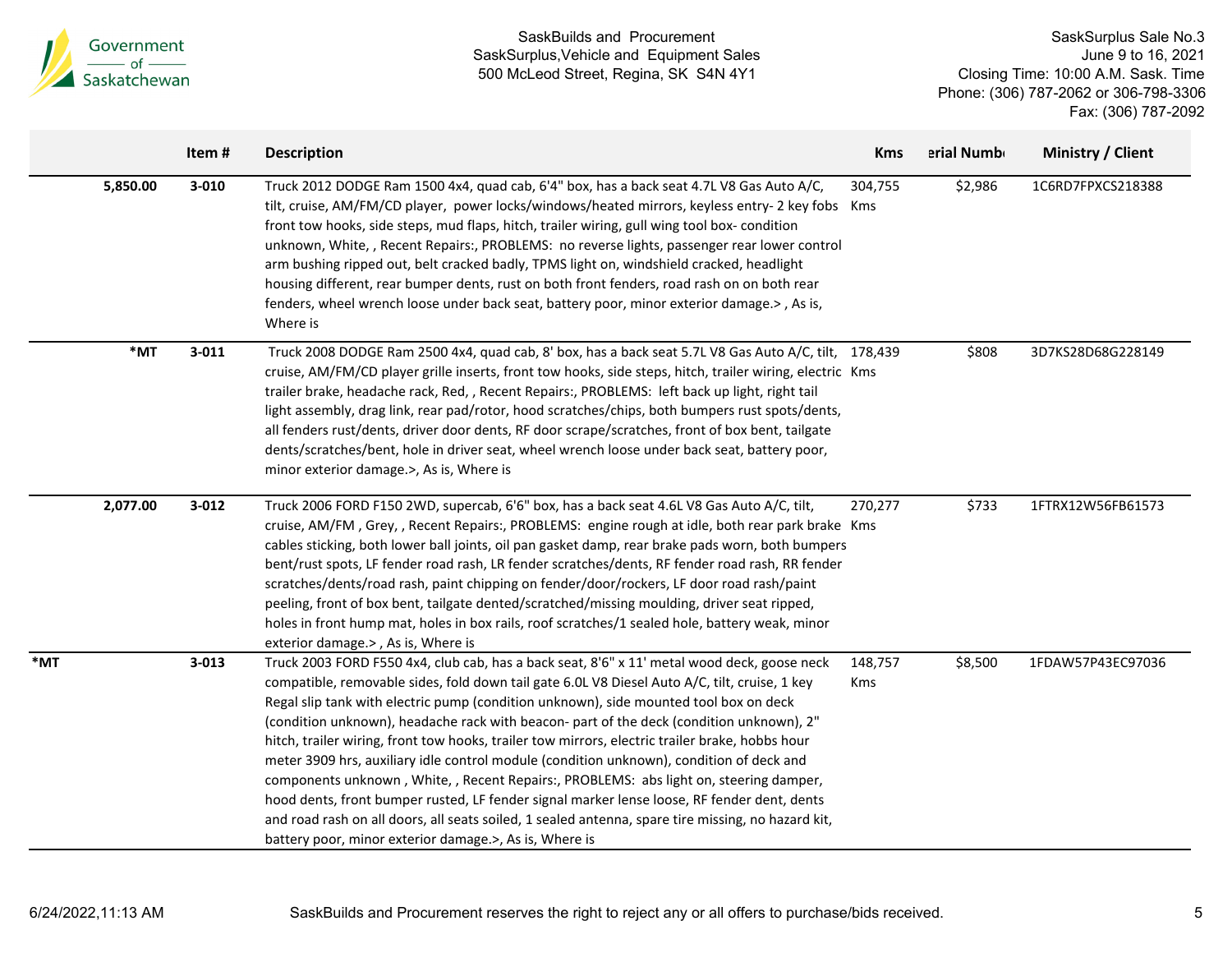|     | Government<br>$\frac{1}{\sqrt{1-\frac{1}{1-\frac{1}{1-\frac{1}{1-\frac{1}{1-\frac{1}{1-\frac{1}{1-\frac{1}{1-\frac{1}{1-\frac{1}{1-\frac{1}{1-\frac{1}{1-\frac{1}{1-\frac{1}{1-\frac{1}{1-\frac{1}{1-\frac{1}{1-\frac{1}{1-\frac{1}{1-\frac{1}{1-\frac{1}{1-\frac{1}{1-\frac{1}{1-\frac{1}{1-\frac{1}{1-\frac{1}{1-\frac{1}{1-\frac{1}{1-\frac{1}{1-\frac{1}{1-\frac{1}{1-\frac{1}{1-\frac{1}{1-\frac{1}{1-\frac{1}{1-\frac{1}{1-\$ |           | SaskBuilds and Procurement<br>SaskSurplus, Vehicle and Equipment Sales<br>500 McLeod Street, Regina, SK S4N 4Y1                                                                                                                                                                                                                                                                                                                                                                                                                                                                                                                                                                                                                                           |                       | SaskSurplus Sale No.3<br>June 9 to 16, 2021<br>Closing Time: 10:00 A.M. Sask. Time<br>Phone: (306) 787-2062 or 306-798-3306<br>Fax: (306) 787-2092 |                   |  |
|-----|-------------------------------------------------------------------------------------------------------------------------------------------------------------------------------------------------------------------------------------------------------------------------------------------------------------------------------------------------------------------------------------------------------------------------------------|-----------|-----------------------------------------------------------------------------------------------------------------------------------------------------------------------------------------------------------------------------------------------------------------------------------------------------------------------------------------------------------------------------------------------------------------------------------------------------------------------------------------------------------------------------------------------------------------------------------------------------------------------------------------------------------------------------------------------------------------------------------------------------------|-----------------------|----------------------------------------------------------------------------------------------------------------------------------------------------|-------------------|--|
|     |                                                                                                                                                                                                                                                                                                                                                                                                                                     | Item#     | <b>Description</b>                                                                                                                                                                                                                                                                                                                                                                                                                                                                                                                                                                                                                                                                                                                                        | <b>Kms</b>            | erial Numb                                                                                                                                         | Ministry / Client |  |
| *MT |                                                                                                                                                                                                                                                                                                                                                                                                                                     | $3 - 014$ | Bus 2009 FORD E450 Super Duty RWD, 12 passenger, 25 foot Aerotech bus body, driver<br>functional Ricon wheel chair lift, dual rear wheels 6.8L V10 Gas Auto A/C, tilt, cruise, auxiliary<br>rear heat & A/C, AM/FM/CD player 21 straint wheel chair tie downs with storage bags, 6<br>shoulder harness restraints, seat covers on all seats- condition unknown, intelligent lift<br>interlock system, bank of 6 auxiliary switches to support various functions, advance idle system,<br>White, , Recent Repairs:, PROBLEMS: frame at top of wheel chair door is separating, rear<br>bumper bent/rusting, paint faded, tailgate door has a small dent at the bottom, missing wheel<br>wrench/jack, battery poor, minor exterior damage.>, As is, Where is | 108,761<br><b>Kms</b> | \$14,900                                                                                                                                           | 1FDFE45S79DA48867 |  |
|     | 3,737.00                                                                                                                                                                                                                                                                                                                                                                                                                            | $3 - 015$ | Van 2006 FORD Econoline E350 RWD, 15 passenger 5.4L V8 Gas Auto A/C, tilt, cruise, AM/FM,<br>rear HVAC, White,, Recent Repairs:, PROBLEMS: left rear caliper pins, rear rotors rusted, front Kms<br>bumper rusted/bent, rear bumper rusted, rust on rocker panels & both right doors, tailgate<br>missing speaker cover, left & right mirrors glass loose, moulding around rear windows broken,<br>RR door missing speaker & cover, battery poor, minor exterior damage.>, As is, Where is                                                                                                                                                                                                                                                                | 160,054               | \$504                                                                                                                                              | 1FBSS31L26HB27893 |  |
|     | 2,100.51                                                                                                                                                                                                                                                                                                                                                                                                                            | $3 - 016$ | Van 2007 FORD Econoline E350 RWD, 15 passenger 5.4L V8 Gas Auto A/C, tilt, cruise,<br>AM/FM/CD player, power windows/locks/front doors, rear HVAC fire extinguisher, Grey,,<br>Recent Repairs:, PROBLEMS: passenger door pins, front & rear pads/rotors, all 4 tires, rockers,<br>exterior paint worn, front bumper rust spots, rear bumper rust/dents, all fenders rust/road<br>rash, rocker panels rusted, all seats soiled/dirty, some seats torn, overall interior dirty/musty<br>smell, roof dents/rust at drip rails, tailgate red tape on right door, battery poor, minor exterior<br>damage.>, As is, Where is                                                                                                                                    | 190,383<br><b>Kms</b> | \$596                                                                                                                                              | 1FBSS31L17DB24962 |  |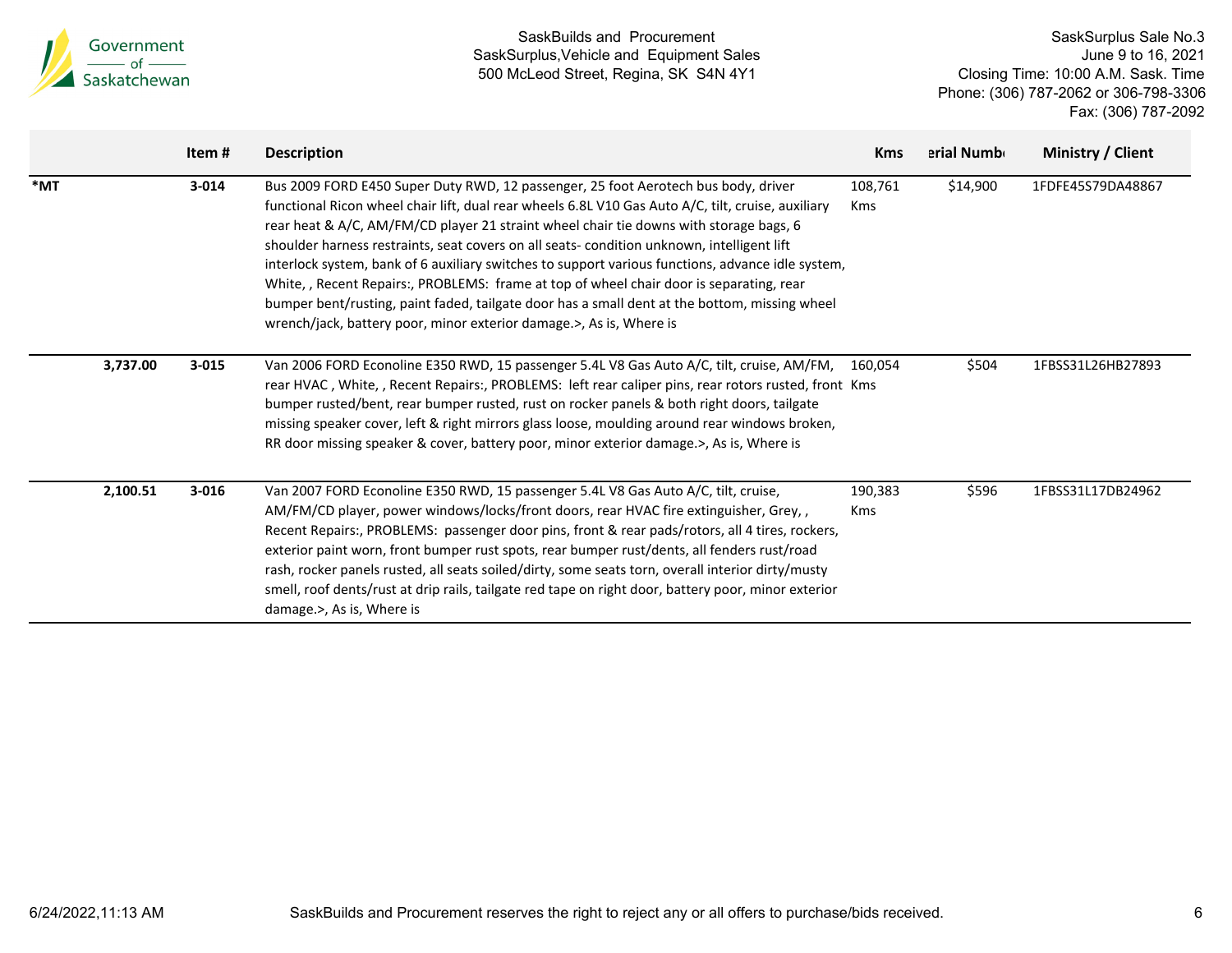

|     |                 | Item#     | <b>Description</b>                                                                                                                                                                                                                                    | <b>Kms</b> | erial Numb | Ministry / Client                    |
|-----|-----------------|-----------|-------------------------------------------------------------------------------------------------------------------------------------------------------------------------------------------------------------------------------------------------------|------------|------------|--------------------------------------|
|     |                 |           | REGINA, SaskBuilds and Procurement, SaskSurplus Sales Lot, 500 McLeod Street - Miscellaneous Items and Equipment.                                                                                                                                     |            |            |                                      |
|     |                 |           | Due to COVID-19, ON-LINE VIEWING ONLY. NO ON-SITE VIEWING. Contact SaskSurplus (306) 787-2062 or (306) 798-3306.                                                                                                                                      |            |            |                                      |
|     | 303.00 * 12-112 |           | Letterpress Printer and Metal Type Cabinet Showcard Machine Company letterpress, "Futura"<br>font metal type Cabinet size: 24" wide, 49" tall, 17½" deep, several weights and sizes of<br>"Futura" font metal type. Unknown if operational.,,,,, Fair |            | \$250      |                                      |
|     | No Bid * 12-114 |           | Photographic Enlarger Stand Besler 45MCRX Enlarger chassis has a triangular reinforced<br>truss with twin girder frame which permits the enlarger to produce prints greater than 16"x20"<br>on the baseboard from 35mm film.,,,,, Good                |            | \$250      |                                      |
|     | 450.00 *        | 1-117     | Cargo Bed SD model, rollout, approx. 34" W, 67.5 " L, bolted to plywood Top plywood 79"L,<br>48"W, 1 1/2" D. Bottom plywood 80"L, 48"W, 3/4" D.,,,,, Good                                                                                             |            | \$400      | 433,232                              |
|     | 550.00 *        | 1-118     | Truck Topper Raider, commercial grade, aluminum construction, white in color approx. 71"<br>wide, 84 long. Minor hail damage, handle loose. Door on left, 2 doors on right side. ,,,,,<br>Good                                                        |            |            | \$500 433232, Key for Tailgate only. |
|     | $7.51$ *        | $2 - 102$ | Beacon Plastic with magnetic base 12 volt, operational, plugs into 12V car adapter. Single<br>light,,,,, Poor                                                                                                                                         |            | \$5        |                                      |
|     | $7.51*$         | $2 - 104$ | Beacon Plastic with magnetic base 12 volt, operational. Plugs into plugs into 12V car adapter<br>,,,,, Poor                                                                                                                                           |            | \$5        |                                      |
|     | $15.51$ *       | $2 - 106$ | Rolling Striping Stick with Paint Set of 5 Aervoe industries model 245 1 striping stick, 4 cans<br>of survey marking paint, not all full. 2 orange and 2 green,,,,, Fair                                                                              |            | \$10       |                                      |
|     | No Bid *        | $2 - 113$ | Floor Mats Set of 3 801635 Ram OEM Fabric floor mats 2-front, 1 full width rear, may fit Ram<br>1500 Tradesman Crew Cab. Black in color.,,,,, Excellent                                                                                               |            | \$40       |                                      |
|     | 40.00 *         | $2 - 114$ | Floor Mats Set of 3 801629 Ram OEM Fabric floor mats 2-front, 1 full width rear, may fit Ram<br>1500 Tradesman Crew Cab. Black in color.,,,,, Excellent                                                                                               |            | \$40       |                                      |
| *MT | $\ast$          | $2 - 125$ | Tire 17 inch, P265/70R/17, Goodyear Wrangler St. M+S, manufacture date, week 17, year<br>2005,,,,, Good                                                                                                                                               |            | \$50       |                                      |
|     | 131.00 *        | $2 - 131$ | Vehicle Seat OEM, 3rd row, 1 piece seat, seats 2 people, folds into floor Black cloth,<br>compatable with 2013-2019 Ford Explorer,,,,, Good                                                                                                           |            | \$100      |                                      |
|     | No Bid *        | $2 - 132$ | Vehicle Seats Set of 2 OEM, 2nd row, 2 piece seat, seats 3 people Black cloth, compatable<br>with 2013-2019 Ford Explorer,,,,, Excellent                                                                                                              |            | \$100      |                                      |
|     | No Bid *        | $2 - 133$ | Vehicle Seats Set of 2 OEM, 2nd row, 2 piece seat, seats 3 people Black cloth, compatable<br>with 2013-2019 Ford Explorer,,,,, Excellent                                                                                                              |            | \$100      |                                      |
|     | 26.01           | $3 - 102$ | Tire 1 Goodyear Integrity M+S 225/60R/16. Manufacture date. Week 08, year 2013,,,,,<br>Poor                                                                                                                                                           |            | \$10       |                                      |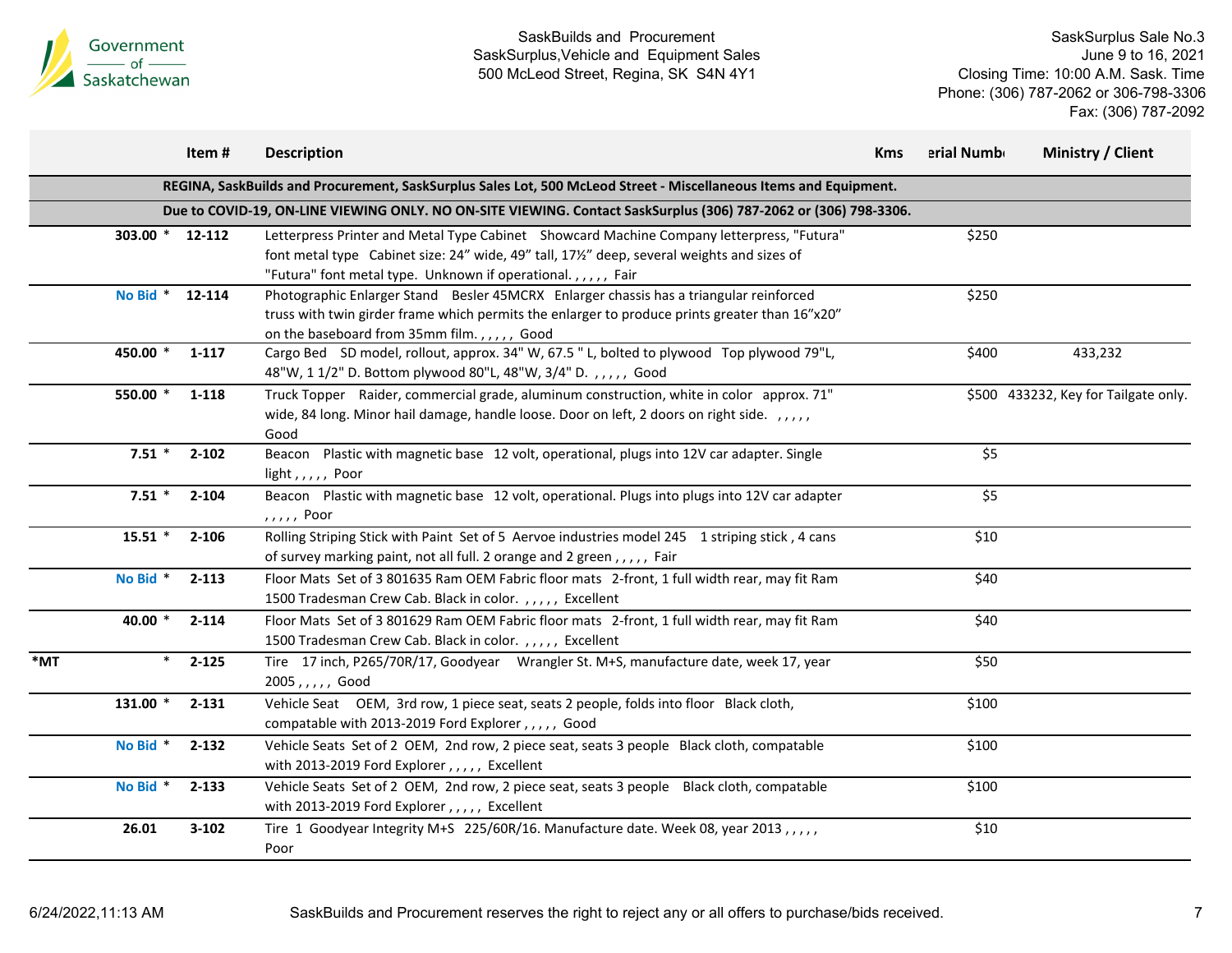

SaskSurplus Sale No.3 June 9 to 16, 2021 Closing Time: 10:00 A.M. Sask. Time Phone: (306) 787-2062 or 306-798-3306 Fax: (306) 787-2092

|     |               | Item#     | <b>Description</b>                                                                                                                                                             | <b>Kms</b> | erial Numb | Ministry / Client    |
|-----|---------------|-----------|--------------------------------------------------------------------------------------------------------------------------------------------------------------------------------|------------|------------|----------------------|
|     | 20.02         | $3 - 103$ | Tire 1 Matrix Steel belted Multi mile 215/70R/15. Manufacture date. Week 33, year 2014,,,<br>,, Fair                                                                           |            | \$20       |                      |
|     | 76.20         | 3-104     | Tires Set of 4 Matrix Tour RS Multimile 225/60R/16. Manufacture date, week 28, year 2014,,<br>, , , Poor                                                                       |            | \$40       |                      |
|     | <b>No Bid</b> | $3 - 105$ | Tire 1 Sumitomo HTR Enhance L/X. M+S 205/60R/16. Manufacture date, week 16, year 2016<br>, , , , , Good                                                                        |            | \$40       |                      |
|     | <b>No Bid</b> | 3-106     | Tire 1 Sumitomo HTR Enhance L/X. M+S 225/60R/16, Manufacture date, week 33, year 2018<br>,,,,, Fair                                                                            |            | \$25       |                      |
|     | 115.25        | $3-107$   | Tires Set of 4 Sumitomo Ice Edge, Snow flake. 225/60R/16. Manufacture date, week 23, year<br>2017,,,,, Fair                                                                    |            | \$25       |                      |
|     | <b>No Bid</b> | $3 - 108$ | OEM Rear Bumper Metal with Plastic upper pad and mounting brackets Black in color.<br>Scratches and small dents. Possibly compatable with a 2010 Ford F250. ,,,,, Fair         |            | \$100      | 451,203              |
|     | <b>No Bid</b> | $3 - 109$ | OEM Tail Gate Metal . White in color Complete tailgate, Ford Super Duty, Possibly<br>compatable with a 2010 F250 or F350 , , , , , Good                                        |            | \$300      | 451,203              |
|     | <b>No Bid</b> | $3-110$   | Shelving Metal/Plywood Adjustable shelving. 36-3/4 inches long, 15 inches wide, 4 feet tall.,<br>,,,, Good                                                                     |            | \$50       | 410,324              |
|     | <b>No Bid</b> | $3 - 111$ | Shelving Metal/Plywood Adjustable shelving. 7 feet long, 15 inches wide, 4 feet tall.,,,,,<br>Good                                                                             |            | \$75       | 410,324              |
|     | 121.12        | $3 - 112$ | Tool box Metal. Brand - Lund Challenger 5150. Muliple Vehile application gull wing - cross<br>vehicle. 70.25 inches long, 14 inches high, 20 inches wide. Has keys, ,,,,, Fair |            | \$75       | 1 lid support broke. |
|     | <b>No Bid</b> | $3 - 113$ | Tool box Metal. Enthuze brand. Model 205103-9-01 Saddle box. 17 inches high, 19 inches<br>wide, 70 inches long. No keys,,,,,, Good                                             |            | \$200      |                      |
|     | 172.22        | $3 - 114$ | Tires Set of 4 Firestone FR710, 100T, M+S 225/65R/16. Manufacture date, week 12, year<br>2015.,,,,, Fair                                                                       |            | \$130      |                      |
|     | 202.23        | $3 - 115$ | Tires Set of 4 Firestone FR710, 97T, M+S 225/60R/16. Manufacture date, week 48, year<br>2015.,,,,, Good                                                                        |            | \$160      |                      |
|     | 134.99        | $3 - 116$ | Tires Set of 4 Matrix Tour R/S, Multi Mile. M+S 205/60R/16. Manufacture date, week 01, year<br>2014 , , , , , Fair                                                             |            | \$130      |                      |
|     | 187.99        | $3-117$   | Tires Set of 4 Nokian Entyre 2.0, M+S 225/60R/16. Manufacture date, week 49, year 2017.,,<br>,,, Good                                                                          |            | \$180      |                      |
| *MT |               | $3 - 118$ | Tires Set of 4 Sumitomo HTR Enhance L/X 215/65R/16. Manufacture date, week27, year<br>2018.,,,,, Good                                                                          |            | \$160      |                      |
|     | <b>No Bid</b> | $3 - 119$ | Tires Set of 4 Sumitomo Ice Edge, 98T, snow flake 215/70R/15. Manufacture date, week 22,<br>year 2018.,,,,, Good                                                               |            | \$160      |                      |

6/24/2022,11:13 AM SaskBuilds and Procurement reserves the right to reject any or all offers to purchase/bids received. 8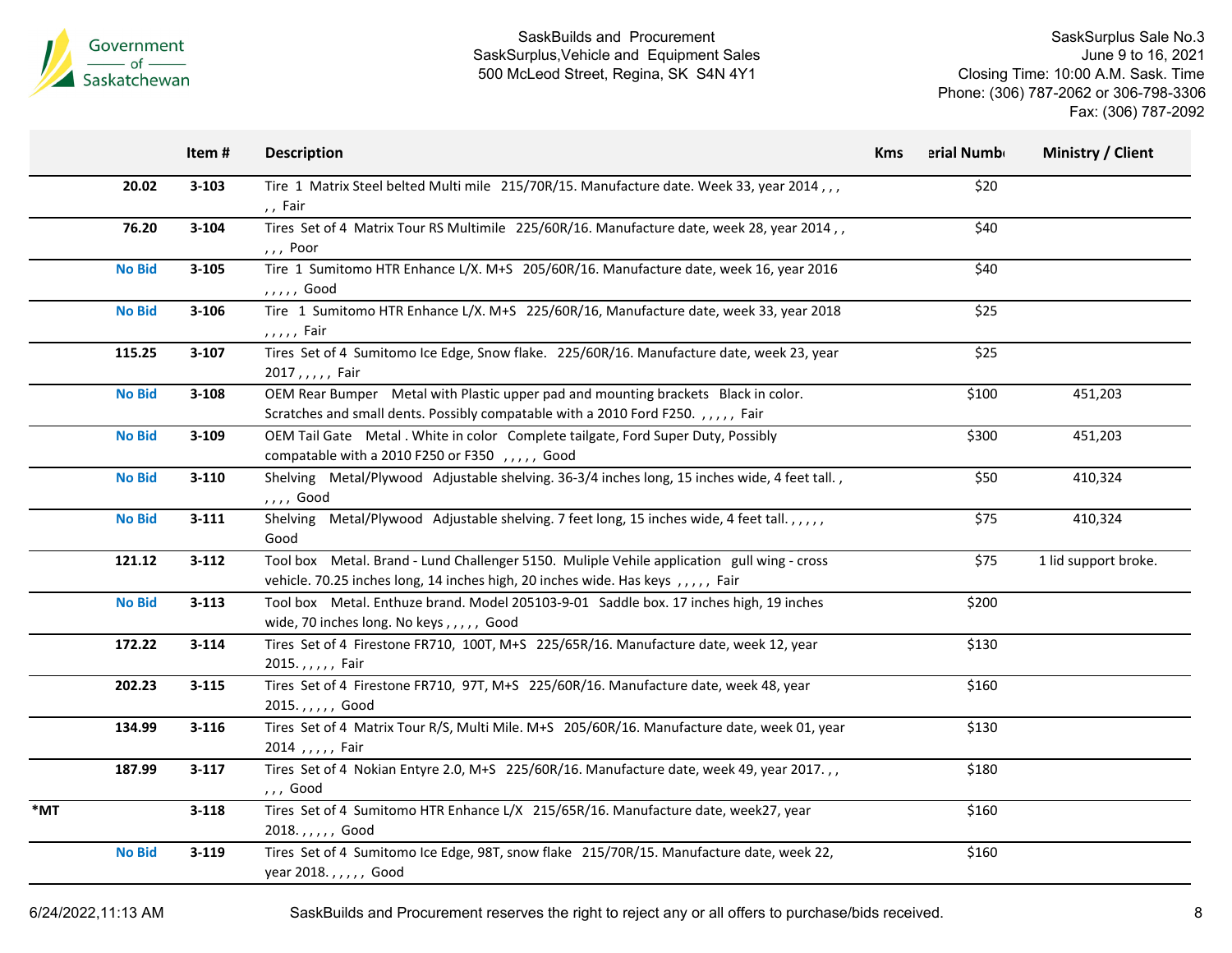

|               | Item#     | <b>Description</b>                                                                                                                        | <b>Kms</b> | erial Numb | Ministry / Client        |
|---------------|-----------|-------------------------------------------------------------------------------------------------------------------------------------------|------------|------------|--------------------------|
| <b>No Bid</b> | $3-120$   | Tire Firestone All Season. 96T. M+S 215/60R/17. Manufacture date, week 25, year 2018,,,,<br>, Excellent                                   |            | \$50       |                          |
| 105.54        | $3 - 121$ | Tires Set of 3 Firestone All Season. 98T. M+S. 215/70R/15. Manufacture date, week 04, year<br>2018, $, \, \,$ , Fair                      |            | \$90       |                          |
| 185.27        | $3-122$   | Tires Set of 4 Firestone FR710, 98H, M+S 225/60R/17. Manufacture date, week 46, year<br>2014.,,,,, Fair                                   |            | \$120      |                          |
| 67.99         | $3 - 123$ | Tires Set of 2 Goodyear Assurance. 95H 225/55R/17. Manufacture date, week 49, year 2016,<br>,,,, Fair                                     |            | \$50       |                          |
| 155.97        | $3 - 124$ | Tires Set of 4 Goodyear Wrangler Prograde. M+S. Snow flake. Load range E LT225/75R/16.<br>Manufacture date, week 12, year 2009.,,,,, Fair |            | \$130      |                          |
| 110.54        | $3 - 125$ | Tires Set of 2 Sumitomo Ice Edge. Snow flake. 98T 225/60R/16. Manufacture date, week 15,<br>year 2019, $, , , ,$ Good                     |            | \$100      |                          |
| <b>No Bid</b> | $3 - 126$ | Heat Seal Machine Thermopatch Thermo-Seal Model LS-12 110V, 60 Hz, 8.4 amps,<br>operability unknown,,,,,, Fair                            |            | \$1        | 2,610,688                |
| 11.51         | $3-127$   | 2-Way Speaker System Lot of 2 Technics SB-LV310 12.5" W x 11" D x 23.5" H, unsure if<br>operational,,,,, Fair                             |            | \$1        | HM8JA09213<br>HL8JA09195 |
| 5.26          | $3 - 128$ | Shelving Unit wood 17.5" W x 12.5" D x 20" H,,,,, Fair                                                                                    |            | \$1        |                          |
| 10.19         | $3 - 129$ | Trolley Cart metal 2 shelves, handle, bumper railing around bottom, 45" W x 28" D x 34" H,,<br>,,, Fair                                   |            | \$1        | N/A                      |
| 25.00         | $3 - 130$ | Trolley Cart metal 3 shelves, no bumpers, 38" W x 21" D x 34" H, ,,,, Fair                                                                |            | \$1        | N/A                      |
| 75.00         | $3 - 131$ | Trolley Cart metal 3 shelves, no bumpers, 38" W x 22.5" D x 37" H,,,,, Fair                                                               |            | \$1        | N/A                      |
| 12.19         | $3 - 132$ | Trolley Cart metal 3 shelves, no handle, 35" W x 21" D x 35" H, ,,,, Fair                                                                 |            | \$1        | N/A                      |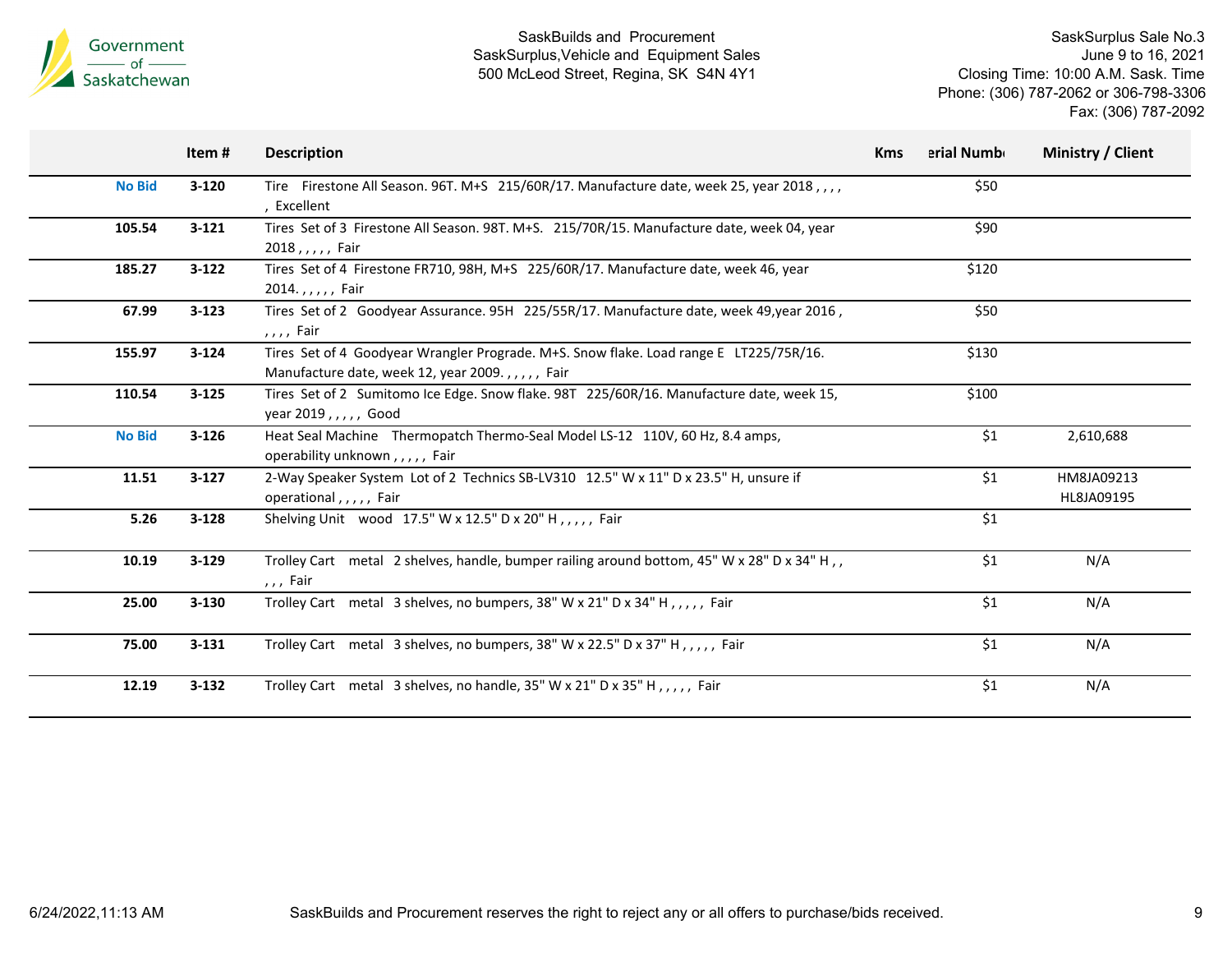

|               | Item#     | <b>Description</b>                                                                                                                                                           | <b>Kms</b> | erial Numb | Ministry / Client |
|---------------|-----------|------------------------------------------------------------------------------------------------------------------------------------------------------------------------------|------------|------------|-------------------|
| 11.27         | $3 - 133$ | Ladder Unknown brand, metal 6', works well,,,,, Fair                                                                                                                         |            | \$1        | N/A               |
| <b>No Bid</b> | $3 - 134$ | Suitcases Cambridge Travelway, Protocol Platinum Cambridge suitcase measures 28.5" W x<br>17.5" H x 8.5" D. Protocol suitcase measures 22.5" W x 17.5" H x 8.5" D.,,,,, Fair |            | \$1        |                   |
| 241.01        | $3 - 135$ | Drill Press Canadian Blower and Forge Co. Ltd. Newer Century AC motor, 1725 RPM,<br>115/230V, 7.2/3.6 amps, 60 Hz, unsure if operational, , , , , Fair                       |            | \$1        | 303125M           |
| <b>No Bid</b> | $3 - 136$ | Piano Ennis 5207 Seems to be working well, no bench, some scratches,,,,, Fair                                                                                                |            | \$1        | N/A               |
| 107.77        | $3 - 137$ | Sewing Machine and Table Janome 5001 Unsure if operational, instruction manual included,<br>,,,, Fair                                                                        |            | \$1        |                   |
| 6.00          | $3 - 138$ | Shoe Laces Unknown brand 1 box, 36", Black,,,,,, New - Unused                                                                                                                |            | \$1        |                   |
| 31.63         | 3-139     | Scale with Height Chart Detecto Scales Inc. 16.5" W x 21" D x 59" H. 350 lb capacity, still<br>accurate,,,,, Poor                                                            |            | \$1        | N/A               |
| 15.19         | 3-140     | Trolley Cart metal, heavy duty 2 shelves, 2 drawers, vertical tool/material holder, horizontal<br>tool/ material holder, 40.5" W x 27.5" D x 37.5" H,,,,,, Poor              |            | \$1        | N/A               |
| 1.05          | $3 - 141$ | Trolley Cart metal, wood/laminate 2 shelves, 32.5" W x 22.5" D x 35" H, bottom shelf 25" W<br>$x 21" D, , , , ,$ Poor                                                        |            | \$1        | N/A               |
| <b>No Bid</b> | $3 - 142$ | Trolley Cart wood 2 shelves, 40" W x 24" D x 36.5" H, , , , , Poor                                                                                                           |            | \$1        | N/A               |
| <b>No Bid</b> | $3 - 143$ | Sit Bath Penner Manufacturing, Inc. Superior No. 350010-1 29" w, 63" d, 41" h, 120V, 60 Hz,<br>, , , , Poor                                                                  |            | \$1        |                   |
| 16.89         | $3 - 144$ | Trolley Cart metal 3 shelves, rubber bumper around the bottom, 38.5" W x 21" D x 37" H,,,<br>,, Poor                                                                         |            | \$1        | N/A               |
| 10.00         | $3 - 145$ | Hole Punches Lot of 20 various brands 7 x triple-hole punch, 7 x double-hole punch, 5 x single-<br>hole punch, 1 x slot hole punch, , , , , Poor                             |            | \$1        |                   |
| 1.00          | $3 - 146$ | Step Stool wood Heights are 6" for the wood step stool,,,,, Poor                                                                                                             |            | \$1        |                   |
| 4.31          | $3-147$   | Storage Box wood on wheels, 26" W x 29" D x 28.5" H, , , , , Poor                                                                                                            |            | \$1        | N/A               |
| <b>No Bid</b> | $3 - 148$ | TV CRT, Samsung CT-3371XVM unsure if operational,,,,, Poor                                                                                                                   |            | \$1        |                   |
| 1.00          | $3 - 149$ | Suitcases Lot of 3 Samsonite 2 suitcases are 23" W x 19" H x 6.5" D. Smaller suitcase is 19.5"<br>W x 17" H x 6.5" D. Blue,,,,, Fair                                         |            | \$1        |                   |
| 10.19         | 3-150     | Trolley Cart metal, small 3 shelves, no bumpers, 26.5" W x 16" D x 31.5" H,,,,, Fair                                                                                         |            | \$1        | N/A               |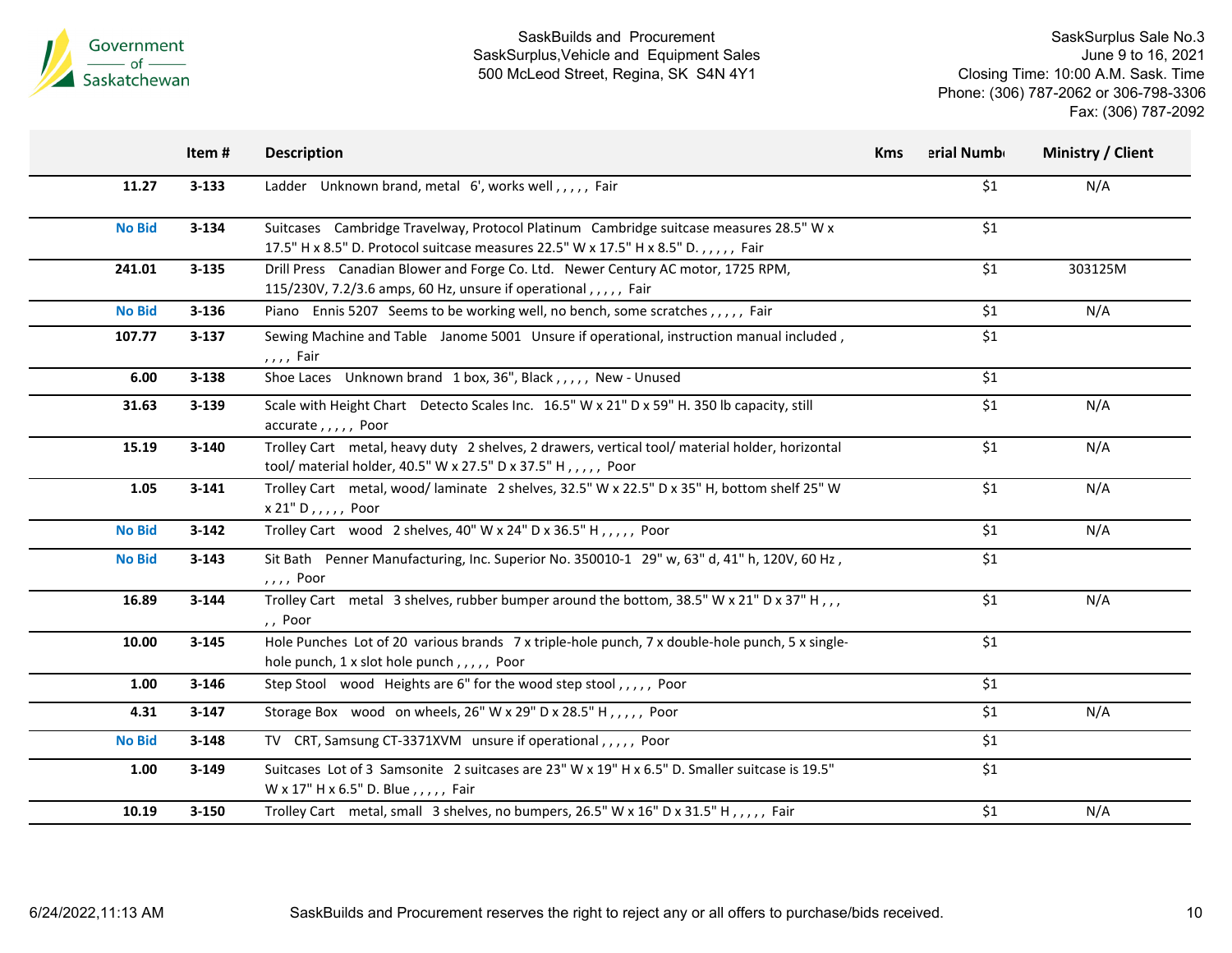

|               | Item#     | <b>Description</b>                                                                                                                                                                                                                                                                                                 | <b>Kms</b> | erial Numb | Ministry / Client |
|---------------|-----------|--------------------------------------------------------------------------------------------------------------------------------------------------------------------------------------------------------------------------------------------------------------------------------------------------------------------|------------|------------|-------------------|
|               |           | DUCK MOUNTAIN PROVINCIAL PARK, Parks, Culture and Sport, Duck Mountain Maintenance Yard                                                                                                                                                                                                                            |            |            |                   |
|               |           | Due to COVID-19, ON-LINE VIEWING ONLY. NO ON-SITE VIEWING. Contact Ryan Bielecki 306-590-7792, ryan.bielecki@gov.sk.ca                                                                                                                                                                                             |            |            |                   |
| 575.00        | 3-507     | Boat Pacific Auto, model: 480 BRO 70HP Yamaha Outboard 70ETH, 3 cylinder, Gas 90HP, max unknown<br>load: 1690 lbs , , , , PROBLEMS: Motor runs but cannot shift the transmission into forward or<br>reverse, Deck rotten, Cracks in Gunwale, Cleats broken or missing, No battery. No trailer., As is,<br>Where is |            | \$1        | 243,199           |
|               |           | HUDSON BAY, Saskatchewan Public Safety Agency, 101 Stimpson Road.                                                                                                                                                                                                                                                  |            |            |                   |
|               |           | Due to COVID-19, ON-LINE VIEWING ONLY. Contact Kim Haugen 306-865-4440, email: kim.haugen@gov.sk.ca or Earl Cook 306-865-4500, email: earl.cook@gov.sk.ca                                                                                                                                                          |            |            |                   |
| 5.55          | 3-508     | Book Shelf Metal 14"x42",,,,, Fair                                                                                                                                                                                                                                                                                 |            | \$1        |                   |
| <b>No Bid</b> | 3-509     | Camera 2004 Fugi Fine Pix 2650 Non-operational,,,,, Beyond Repair                                                                                                                                                                                                                                                  |            | \$1        | 24B06335          |
| 5.55          | 3-510     | Desk Lot of 2 Metal 30" x 60", 2 drawer, , , , , Fair                                                                                                                                                                                                                                                              |            | \$1        |                   |
| <b>No Bid</b> | $3 - 511$ | Desk Lot of 2 Metal 30" x 60", 5 drawer, , , , , Fair                                                                                                                                                                                                                                                              |            | \$1        |                   |
| 48.00         | $3 - 512$ | Gas Furnace Nordyne Model MIGH070AAW, Year unknown Operational, Mid Mobile Home,<br>Natural gas, 70,000 BTU,,,,, Fair                                                                                                                                                                                              |            | \$1        | M1G990909060      |
| 810.37        | $3 - 513$ | Generator 2007 Generac 7000 Watt<br>Model 5251 Non-operational. Propane<br>powered. 50 Amp breaker panel included.,,,,,, Broken Repairable                                                                                                                                                                         |            | \$1        | 4,708,475         |
| <b>No Bid</b> | $3 - 514$ | GPS 2009 Garmin 76CX Operational, unable to download data.,,,,, Poor                                                                                                                                                                                                                                               |            | \$1        | 761,170,881       |
| <b>No Bid</b> | $3 - 515$ | Hot Water Tank 1999 John Wood<br>Model JW202NA04 Operational, Natural<br>Gas 16.5 gallon capacity 22,000 BTU,,,,, Fair                                                                                                                                                                                             |            | \$1        | 8,801,515,946     |
| <b>No Bid</b> | $3 - 516$ | Hot Water Tank GSW Model 2EC12, Year unknown Operational, 115 volt 12 gallon capacity,<br>,,,, Poor                                                                                                                                                                                                                |            | \$1        | 9,301,554,040     |
| 23.00         | $3 - 517$ | Lawn Mower 2006 Husqvarna<br>Model 6522 SH Self-propelled, non-<br>operational, problem unknown.,,,,, Broken Repairable                                                                                                                                                                                            |            | \$1        | 121505M000705     |
| 23.00         | $3 - 518$ | Lawn Mower 2011 Craftsman<br>Model 944361210 Self-propelled, non-<br>operational, problem unknown.,,,,, Broken Repairable                                                                                                                                                                                          |            | \$1        | 052411M004625     |
| 66.25         | 3-519     | Propane Range 2006 Danby, Model DGR554WLP Operational, 24",,,,, Fair                                                                                                                                                                                                                                               |            | \$1        | 850,420           |
| <b>No Bid</b> | 3-520     | Refrigerator 2014 White Westinghouse<br>Model WWTR1802KWJ Non-operational. 18<br>cubic feet. Door handle missing.,,,,, Broken Repairable                                                                                                                                                                           |            | \$1        | BA 14812040       |
| 20.00         | $3 - 521$ | Television 2000 Panasonic<br>Model TV/VCR Combo Operational, 20"<br>television/VCR Combo,,,,, Fair                                                                                                                                                                                                                 |            | \$1        | C9AA21112         |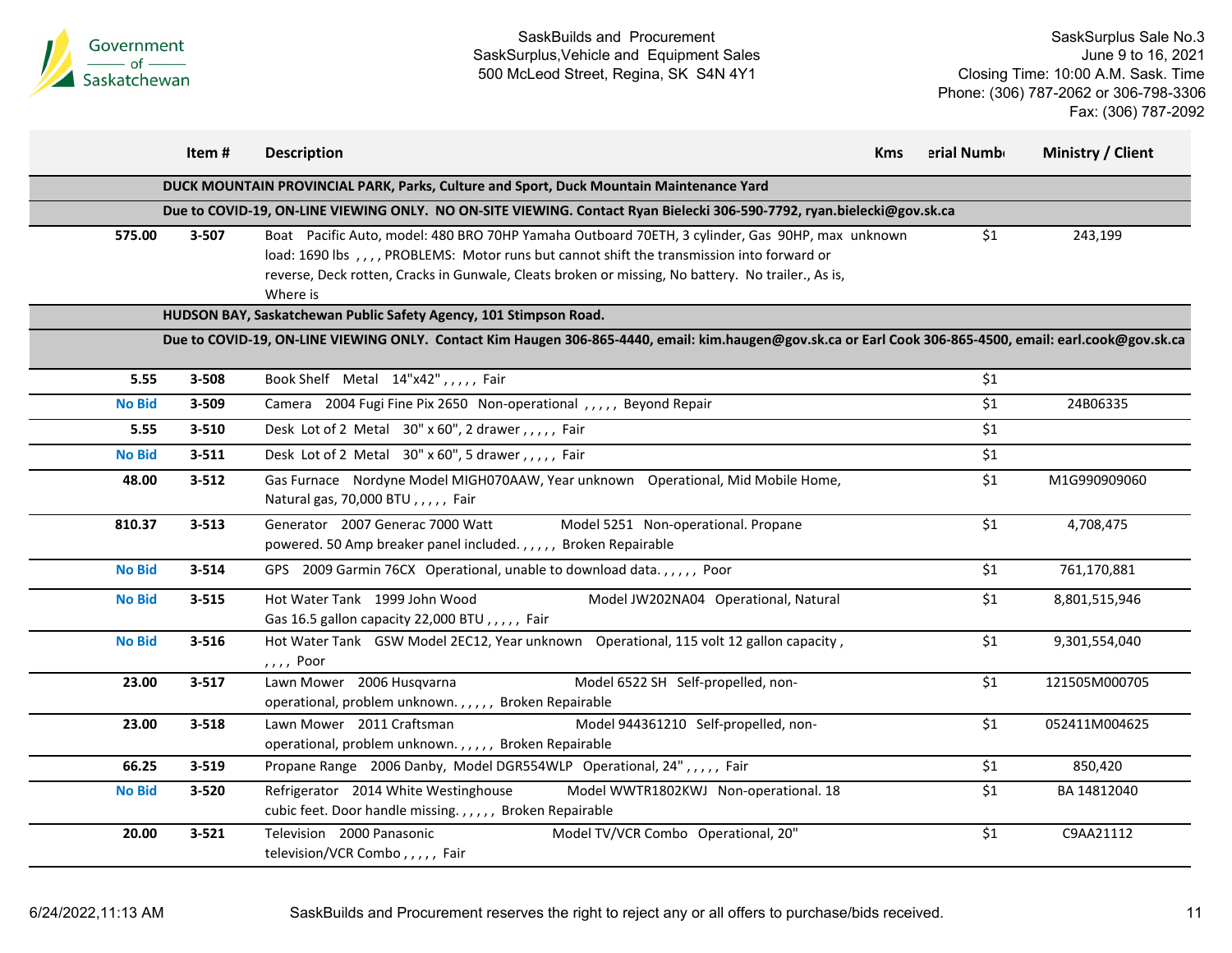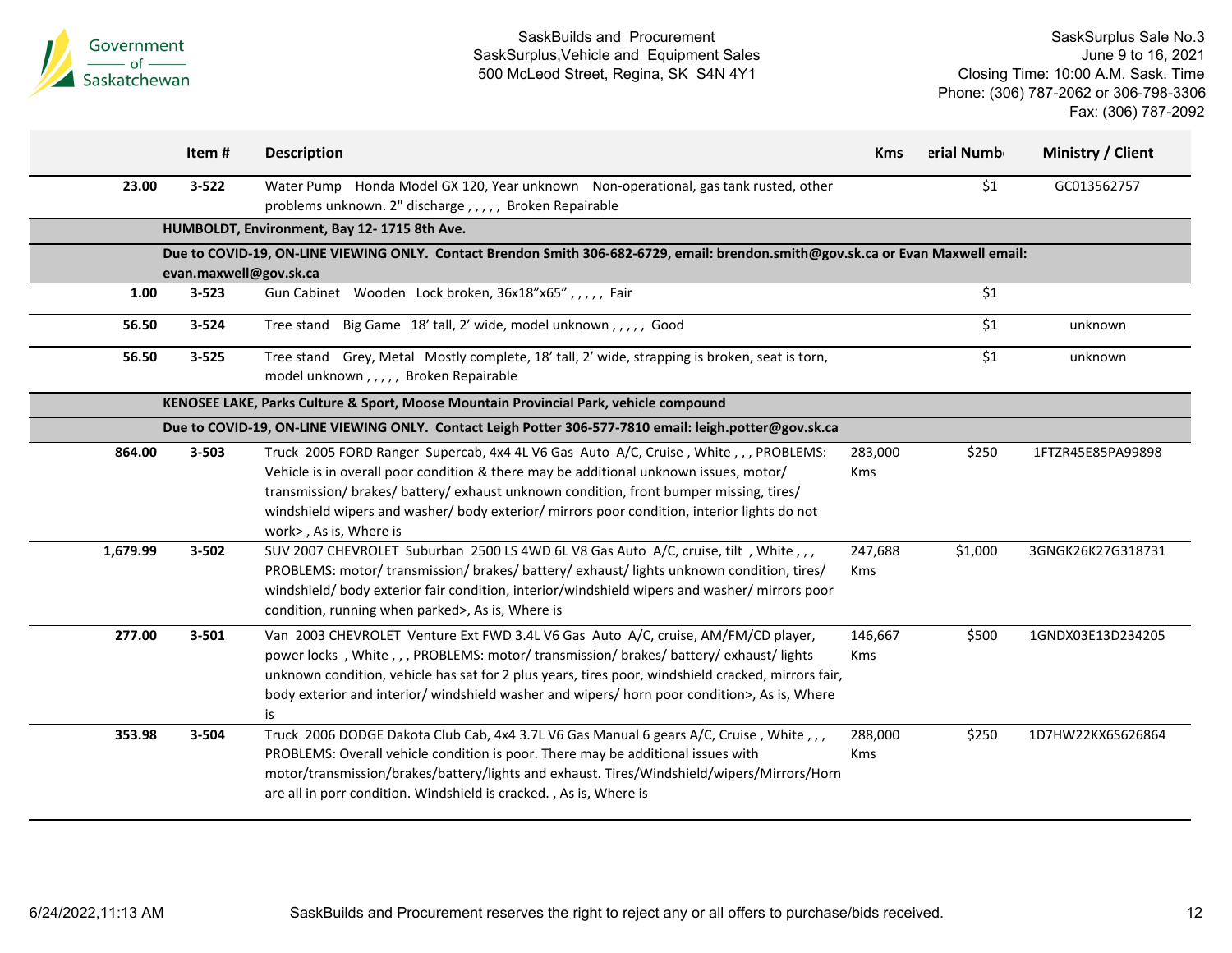

|                    | Item #    | <b>Description</b>                                                                                                                                                                                                                                                                                                                                                                                                                                                                                                                                    | Kms                   | erial Numb | Ministry / Client |
|--------------------|-----------|-------------------------------------------------------------------------------------------------------------------------------------------------------------------------------------------------------------------------------------------------------------------------------------------------------------------------------------------------------------------------------------------------------------------------------------------------------------------------------------------------------------------------------------------------------|-----------------------|------------|-------------------|
|                    |           | KINDERSLEY, Environment, Compliance & Field Services, 101 - 113 - 2nd Avenue East                                                                                                                                                                                                                                                                                                                                                                                                                                                                     |                       |            |                   |
|                    |           | Due to COVID-19, ON-LINE VIEWING ONLY. NO ON-SITE VIEWING. Contact Brant Slater 306-463-5463, brant.slater@gov.sk.ca                                                                                                                                                                                                                                                                                                                                                                                                                                  |                       |            |                   |
| 1,016.01           | 3-505     | Outboard Motor Evinrude 65 HP Jet 90 HP Gas Two stroke , Black, , RECENT REPAIRS: 2013 -<br>Replaced worn waterpump and housing. Fixed warning buzzer, 2016 - Mouse damage repaired,<br>PROBLEMS: Last ran in 2018, would not start in 2019, good compression, new starter, new<br>water coolant water pump, rebuilt controls with oil reservoir>, As is, Where is                                                                                                                                                                                    |                       | \$1        | F90JB6FPJ1016413  |
|                    |           | MEADOW LAKE, Highways, Operations and Maintenance, Hwy #4 305-9th St West.                                                                                                                                                                                                                                                                                                                                                                                                                                                                            |                       |            |                   |
|                    |           | Due to COVID-19, ON-LINE VIEWING ONLY. Contact Mark Eisenkirch 306-526-9103, mark.eisenkirch@gov.sk.ca.                                                                                                                                                                                                                                                                                                                                                                                                                                               |                       |            |                   |
| 14,599.99          | $3 - 526$ | Wheel Loader 1997 CASE 621B 4x4 Cummins 6T-590 inline 6 diesel auto A/C, tilt 3 speed,<br>standard differentials, Yellow, , , PROBLEMS: Exhaust manifold was leaking but under inspection<br>found out exhaust ports on the head are rotted out, Cab ROPS is cracked and rotten in all 4<br>corners, many small engine and hydraulic leaks, bucket and boom pins and bushings wore,<br>articulation cylinder pins and bushings are wore, motor/battery/body exterior/ lights/ mirrors/<br>windshield washer & wipers poor condition>, As is, Where is | 3483 hours            | \$5,000    | JEE0054100        |
|                    |           | NORTH BATTLEFORD, Highways 502, 114th Street.                                                                                                                                                                                                                                                                                                                                                                                                                                                                                                         |                       |            |                   |
|                    |           | Due to COVID-19, ON-LINE VIEWING ONLY. Contact Mark Eisenkirch 306-526-9103 email: mark.eisenkirch@gov.sk.ca                                                                                                                                                                                                                                                                                                                                                                                                                                          |                       |            |                   |
| 11,560.00          | 3-530     | Gravel Truck 1994 VOLVO 2WD, Tandem VED12 6 cylinder diesel Manual A/C, tilt, cruise 10<br>speed, 323 wheel base, standard differential, dual tires, Yellow, , , PROBLEMS: Frame is<br>deteriorated beyond repair, Box and cab are very rough shape, will not pass SGI inspection>, As<br>is, Where is                                                                                                                                                                                                                                                | 557,620<br><b>Kms</b> | \$500      | 4V2JCBLE4RR825947 |
| 22,234.19          | $3 - 531$ | Wheel Loader 1998 CASE 621B 4x4 5.9L Cummins straight 6 diesel auto A/C, tilt standard<br>differentials, Yellow,,, PROBLEMS: Unit has hyd leaks at bottom of hyd tank, radiator leaks,<br>cab ROPS is rusted through, bucket and loader pins are pretty tight, hyd and eng oil leaks, unit<br>runs and drives well>, As is, Where is                                                                                                                                                                                                                  | 4908 hours            | \$5,000    | JEE0057041        |
|                    |           | PRINCE ALBERT, Environment, Forest Services, #201 1061 Central Avenue                                                                                                                                                                                                                                                                                                                                                                                                                                                                                 |                       |            |                   |
|                    |           | Due to COVID-19, ON-LINE VIEWING ONLY. Contact Dean Mamer 306-940-7840, email: dean.mamer@gov.sk.ca or Lori Thompson 306-940-6509, email:<br>lori.thompson@gov.sk.ca                                                                                                                                                                                                                                                                                                                                                                                  |                       |            |                   |
| 4,100.00           | $3 - 647$ | ATV 2006 Honda TRX 400cc ES Electric/auto shift, electric start, ITP Mudlite tires, winch,<br>currently not running, needs repairs, ,,,,, Broken Repairable                                                                                                                                                                                                                                                                                                                                                                                           |                       | \$1        | HFTE295564202249  |
| 20.00              | $3 - 648$ | Brushsaw 1995 Husqvarna 250 RX brushsaw has not run for a few years, will need to be<br>serviced before use, recoil needs repair, comes with 4 harnesses, and 4 blades,,,,,, Good                                                                                                                                                                                                                                                                                                                                                                     |                       | \$1        | 3,050,012         |
| 35.00              | $3 - 649$ | Chainsaw 2000 Husqvarna 351 chainsaw has not run for a few years, will need to be serviced<br>before use, recoil needs repair,,,,, Poor                                                                                                                                                                                                                                                                                                                                                                                                               |                       | \$1        | 3,401,169         |
| 6/24/2022.11:13 AM |           | SaskBuilds and Procurement reserves the right to reject any or all offers to purchase/bids received.                                                                                                                                                                                                                                                                                                                                                                                                                                                  |                       |            |                   |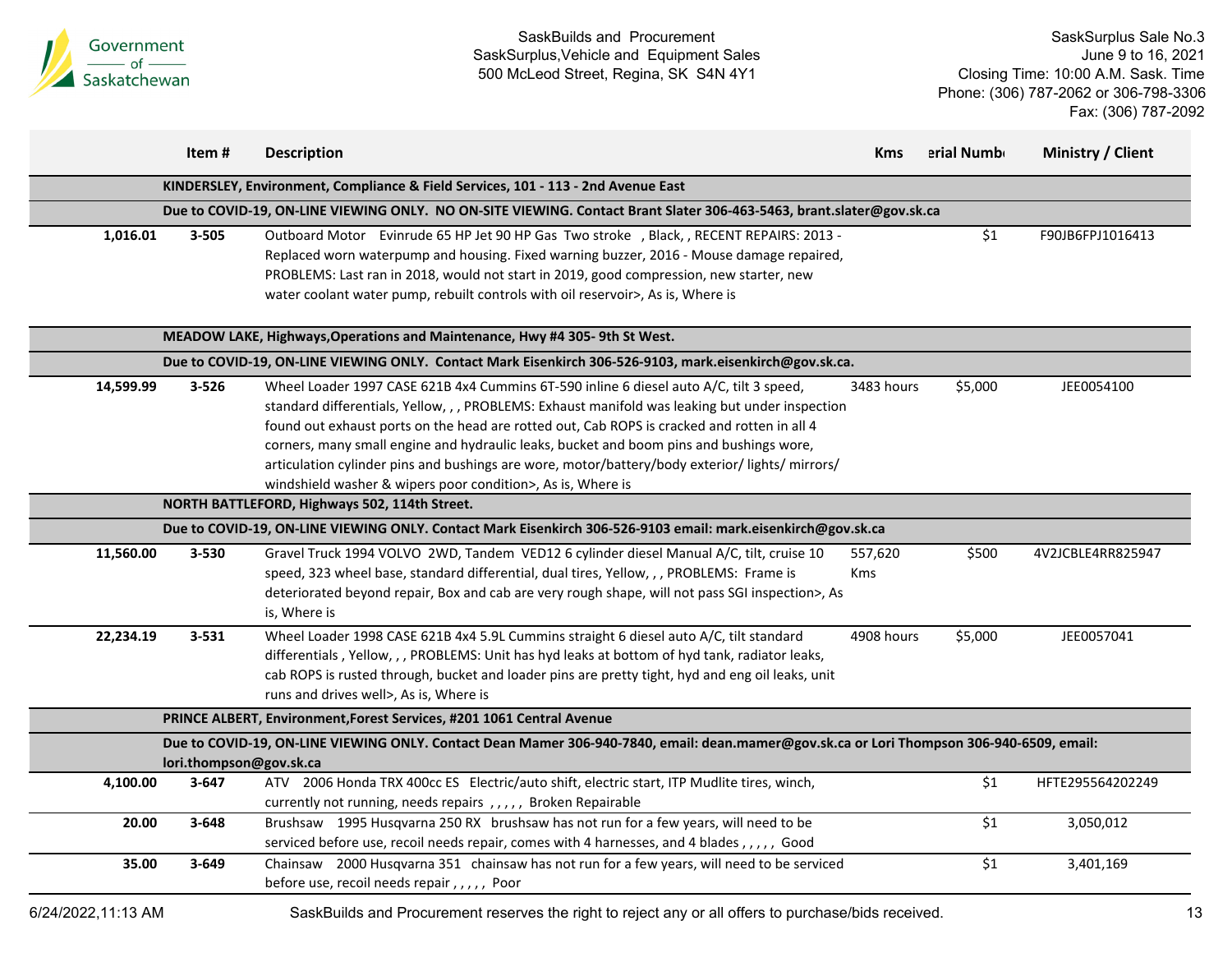

|     |               | Item#                | <b>Description</b>                                                                                                                                                                                                                                           | <b>Kms</b> | erial Numb | <b>Ministry / Client</b>             |
|-----|---------------|----------------------|--------------------------------------------------------------------------------------------------------------------------------------------------------------------------------------------------------------------------------------------------------------|------------|------------|--------------------------------------|
|     | 101.01        | $3 - 652$            | Chainsaw and Case 2004 Husqvarna 345 chainsaw runs, will need to be serviced before use,<br>comes with Stihl Case, ,,,,, Good                                                                                                                                |            | \$1        | 41,906,895                           |
| *WD |               | $3 - 653$            | Ramps and Toolboxes Aluminum 2 sets of aluminum ATV ramps that are in various states<br>requiring repair, 2 aluminum truck tool boxes in various states requiring repair (no keys for<br>locks),,,,, Broken Repairable                                       |            | \$1        |                                      |
|     | 877.00        | 3-654                | Snowmobile 2002 Polaris Classic 500cc Electric start, reverse, electronic fuel guage, hand<br>and thumb warmers, hood/windshield/seat in good shape, 2438 km, 500 Liquid Cooled Twin<br>Cylinder, engine partially rebuilt, not currently running,,,,,, Good |            | \$1        | 4XAND4BS72B266100                    |
|     |               |                      | REGINA, Elections Saskatchewan, #301-3303 Hillsdale Street                                                                                                                                                                                                   |            |            |                                      |
|     |               |                      | Due to COVID-19, ON-LINE VIEWING ONLY. NO ON-SITE VIEWING. Contact Lindsay Staples 306-787-4000, email lindsay.staples@elections.sk.ca or Sarah Cooke 306-<br>570-2779, email: OCEO.Admin@elections.sk.ca                                                    |            |            |                                      |
|     | <b>No Bid</b> | $3 - 645$            | Accessibility Ramp National Ramp: "Breeze" Model, aluminum W 46" x 64" L, between 3.5"<br>and 5.5" high (adjustible portion of ramp). Assembly required, legs, screws, and all other pieces<br>included, , , , , New- Unused                                 |            | \$500      |                                      |
|     | <b>No Bid</b> | 3-646                | Accessibility Ramp Pride 5 piece ramp, 1.0" - 3.0" incline, W 44.5" x L 39.5",,,,, Excellent                                                                                                                                                                 |            | \$250      | RAMPRB1001-<br>HSIN/RAMPPRB1002-HSIN |
|     |               |                      | REGINA, Labour Relations and Workplace Safety, Employment Standards, 1870 Albert St, 3rd floor.                                                                                                                                                              |            |            |                                      |
|     |               |                      | Due to COVID-19, ON-LINE VIEWING ONLY. Contact Darcy Leibel 306-787-2424, email: darcy.leibel@gov.sk.ca or Waneta Hardy 306-798-0312, email:<br>waneta.hardy@gov.sk.ca,                                                                                      |            |            |                                      |
|     | 25.00         | $3 - 655$            | Office Supplies Lot of 6 Miscellaneous 2 single hole punch, 1 dual hole punch, 1 electric<br>stapler, 1 step file,,,,, Fair                                                                                                                                  |            | \$1        |                                      |
|     | 25.00         | 3-656                | Organizers Lot of 23 Plastic black, document/book organizers,,,,, Fair                                                                                                                                                                                       |            | \$1        |                                      |
|     | 50.00         | $3 - 657$            | Paper Trays Lot of 15 Plastic black, stackable paper trays,,,,, Fair                                                                                                                                                                                         |            | \$1        |                                      |
|     |               |                      | REGINA, Parks, Culture, and Sport, 1660 Park St.                                                                                                                                                                                                             |            |            |                                      |
|     |               | ray.poulin@gov.sk.ca | Due to COVID-19, ON-LINE VIEWING ONLY. NO ON-SITE VIEWING. Contact: Marlon Janzen 306-580-2017, Marlon.Janzen@gov.sk.ca, or Ray Poulin 306-787-2801,                                                                                                         |            |            |                                      |
|     | No Bid *      | 1-511                | Movie Projector Hortson 16mm with power supply, 28" wide, 60" tall, 20" deep. Was in<br>good working order when removed from theatre. Has been in storage for approx. 20 years.,,,,<br>Good                                                                  |            | \$250      |                                      |
|     |               |                      | REGINA, SaskBuilds and Procurements, 1660 Park Street.                                                                                                                                                                                                       |            |            |                                      |
|     |               |                      | Due to COVID-19, ON-LINE VIEWING ONLY. Contact Rhonda Gelowicz 306-552-8049, email: rhonda.gelowicz@gov.sk.ca                                                                                                                                                |            |            |                                      |
|     | 327.77        | 3-532                | Bandsaw Oliver 192,,,,, Good                                                                                                                                                                                                                                 |            | \$1        | 53,508                               |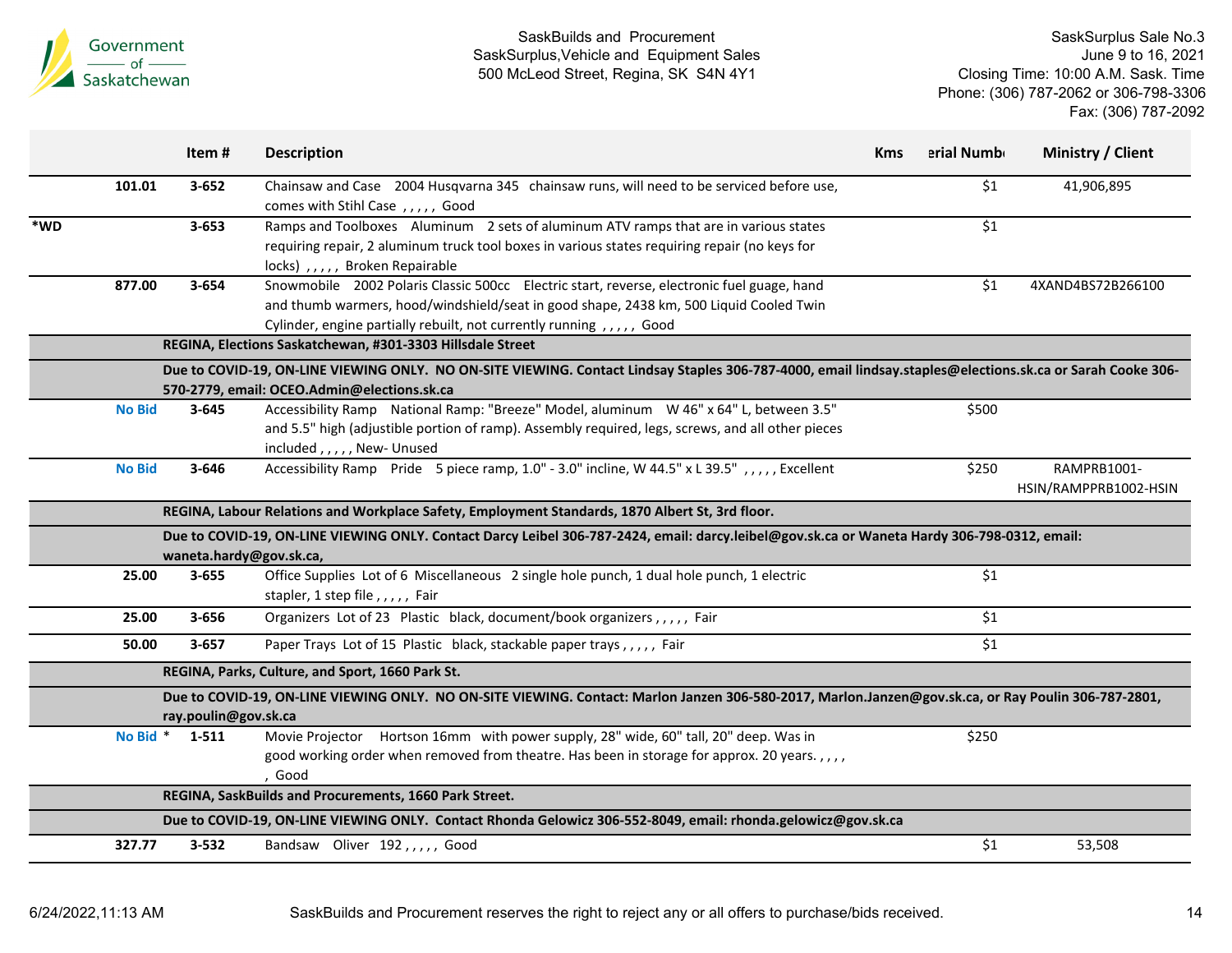

SaskSurplus Sale No.3 June 9 to 16, 2021 Closing Time: 10:00 A.M. Sask. Time Phone: (306) 787-2062 or 306-798-3306 Fax: (306) 787-2092

|               | Item#     | <b>Description</b>                                                                                                                                                                                                                                                  | <b>Kms</b> | erial Numb | Ministry / Client |
|---------------|-----------|---------------------------------------------------------------------------------------------------------------------------------------------------------------------------------------------------------------------------------------------------------------------|------------|------------|-------------------|
| 100.00        | $3 - 535$ | Batteries and Battery Chargers Lot of 12 Prairie Energy 12v and Infinity 12v rechargable 4<br>battery chargers, 7 12v batteries, 1 rechargeable battery, battery chargers are medi-man<br>chargers with carry handle, repaired condition, assume working,,,,,, Good |            | $$1$$      |                   |
| 42.33         | $3 - 538$ | Bell Saw Sharpening system with stand CS Unknown if operating,,,,, Fair                                                                                                                                                                                             |            | \$1        | 10,550            |
| <b>No Bid</b> | $3 - 541$ | Bench Grinder Thor, 10" heavy duty bench grinder with custom stand and light, , , , , Good                                                                                                                                                                          |            | \$1        |                   |
| 26.00         | 3-544     | Bench Grinder Trademaster, Model TT20013 6" grinder on custom stand with light,,,,,<br>Fair                                                                                                                                                                         |            | \$1        |                   |
| 26.00         | $3 - 547$ | Bicycle 15 speed Storm comes with carrier, needs new seat, tires need air,,,,, Fair                                                                                                                                                                                 |            | \$1        |                   |
| 26.51         | 3-550     | Bicycle with hand brakes 2 wheel men's 3 speed bike with gel seat, tires need air, equiped<br>with front carrier, book rack, horn and kick stand,,,,, Good                                                                                                          |            | \$1        |                   |
| 79.78         | $3 - 553$ | Drill Press A-B Rockwell 15-660,,,,, Fair                                                                                                                                                                                                                           |            | \$1        | 137,344           |
| 252.99        | 3-556     | Finger Brake unknown brand includes metal box,,,,, Good                                                                                                                                                                                                             |            | \$1        |                   |
| 50.00         | $3 - 559$ | Machine Shop Items 1 bundle Micellaneous jack hammer with accessories, pipe cutter,<br>misc. sized wheels , , , , , Good                                                                                                                                            |            | \$1        |                   |
| 50.00         | $3 - 562$ | Machine Shop Items 1 bundle Micellaneous 1 lot, misc. bolts, chains, rivets screws, 2<br>sealmaster bearings, threaded bars,,,,, New - Unused                                                                                                                       |            | \$1        |                   |
| 50.00         | 3-565     | Machine Shop Items 1 bundle Micellaneous 1 lot, various screws, lugnuts, briggs/stratton<br>4hp motor, explosion proof solinoid valves,,,,,, Good                                                                                                                   |            | \$1        |                   |
| 210.00        | 3-568     | Mortise/Tenon Machine General model 184YH-TVJA ,,,,, Poor                                                                                                                                                                                                           |            | \$1        | 8-144161-11       |
| 50.00         | $3 - 571$ | Nails 1 bundle<br>various sizes and types of nails for finishing, roofing, drywall,,,,, New -<br>Unused                                                                                                                                                             |            | \$1        |                   |
| 150.00        | 3-574     | stored in wooden box, comes with accessories,,,,,, Fair<br>Pipe Bender                                                                                                                                                                                              |            | \$1        |                   |
| 1,405.00      | $3 - 577$ | Planer Delta DC-580 22-450C,,,,, Fair                                                                                                                                                                                                                               |            | $$1$$      | 216               |
| 155.00        | 3-580     | Plumbing Supplies 1 bundle Makita, 355mm Portable cut off model 2414 sink auger and tool<br>boxes containing various tools,,,,, Fair                                                                                                                                |            | \$1        |                   |
| 13.33         | 3-583     | Plumbing Supplies Miscellaneous 1 lot, rivets, water meter, faucets, specialty parts, hoses,<br>drain plugs,,,,,, New - Unused                                                                                                                                      |            | \$1        |                   |
| 221.00        | 3-586     | Radial Arm Saw Delta, MX3, 1950's ,,,,, Good                                                                                                                                                                                                                        |            | \$1        | MX31007           |
| 51.27         | 3-589     | Radial Saw Craftsman 12", model 11323301 ,,,,, Good                                                                                                                                                                                                                 |            | \$1        |                   |

6/24/2022,11:13 AM SaskBuilds and Procurement reserves the right to reject any or all offers to purchase/bids received. 15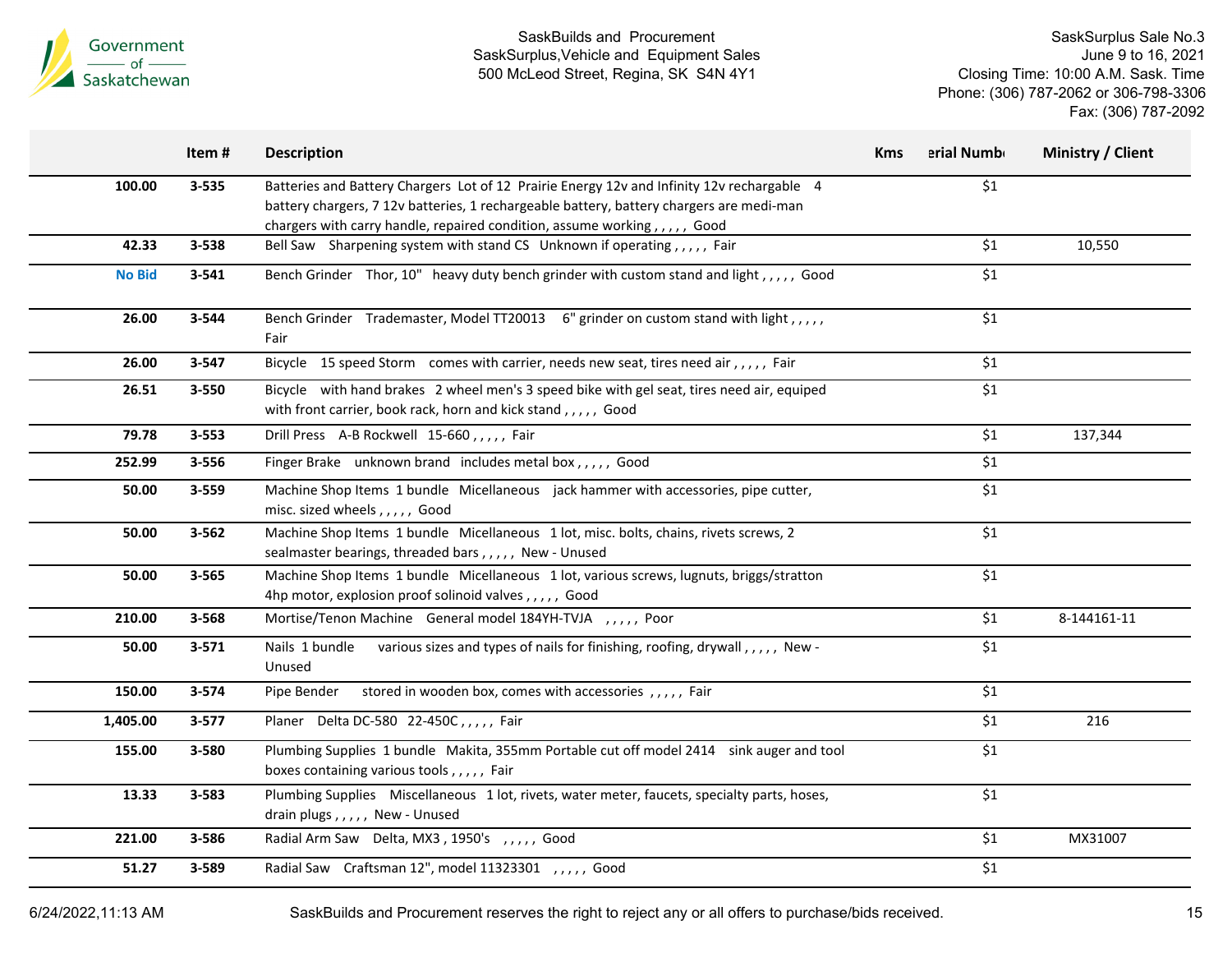

|               | Item#     | <b>Description</b>                                                                                                                                                                                                                                                                                                 | <b>Kms</b>     | erial Numb | Ministry / Client |
|---------------|-----------|--------------------------------------------------------------------------------------------------------------------------------------------------------------------------------------------------------------------------------------------------------------------------------------------------------------------|----------------|------------|-------------------|
| 77.35         | 3-592     | Scroll Saw Beaver Power Tool, Model 3100 with Leland electric motor, cast Iron, with stand,<br>,,,, Poor                                                                                                                                                                                                           |                | \$1        | 6,179             |
| 221.00        | 3-595     | Scroll Saw Delta Milwaukee comes with manual,,,,, Fair                                                                                                                                                                                                                                                             |                | \$1        |                   |
| <b>No Bid</b> | 3-598     | Shock Absorbers Lot of 6 Washex, 13/4 x 5 for use in industrial dryers, ,,,,, New - Unused                                                                                                                                                                                                                         |                | \$1        |                   |
| 56.56         | $3 - 601$ | Table Saw 8" Beaver, , , , , , Poor                                                                                                                                                                                                                                                                                |                | \$1        |                   |
| 56.56         | $3 - 604$ | Table Saw Preston, , , , , Good                                                                                                                                                                                                                                                                                    |                | \$1        | R2109             |
| 2,005.00      | 3-607     | Thickness Sander SCM SandyaWin WIN CS 63,,,,,, Good                                                                                                                                                                                                                                                                |                | \$1        | AE030220          |
|               |           | SASKATCHEWAN LANDING Provincial Park, Parks Culture and Sport, Maintenance Yard                                                                                                                                                                                                                                    |                |            |                   |
|               |           | Due to COVID-19, ON-LINE VIEWING ONLY. Contact Tricia Bacon 306-375-5525, 306-741-3940 email: tricia.bacon@gov.sk.ca                                                                                                                                                                                               |                |            |                   |
| 1,500.00      | 3-609     | Riding Mower 1995 Toro 325D 2WD Diesel , Red, , , PROBLEMS: Needs repairs/replacement<br>of: steering cylinder, mower lift and deck, PTO and power train, engine service and fuel shut off<br>solenoid>, As is, Where is                                                                                           | 3954 hours     | \$1        | 30788-30813       |
| <b>No Bid</b> | $3 - 610$ | Truck 2001 DODGE Dakota 2WD, 2 door 3.9L V6 Gas Auto A/C, cruise, tilt, White, ,,<br>PROBLEMS: Vehicle out of service, motor/body exterior/paint/interior/lights all in poor<br>condition, needs computer module, A/C doesn't work, broken tail light cover on passenger's<br>side>, As is, Where is               | 115,884<br>Kms | \$1        | 1B7FL26X91S303172 |
| 551.51        | $3 - 611$ | Truck 2004 DODGE Dakota 2WD, Club Cab 3.7L V6 Gas Auto A/C, cruise, tilt, White,,,<br>PROBLEMS: Vehicle out of service, needs power steering pump and ram, cracked windshield,<br>A/C not working, needs wipers, body exterior/paint/interior all in poor condition>, As is, Where<br>is                           | 145,911<br>Kms | \$1        | 1D7GL42K94S730811 |
| 651.51        | $3 - 612$ | Truck 2006 FORD F150 4x4, Supercab, 2 door 5.4L V8 Gas Auto A/C, cruise, tilt, White,,,<br>PROBLEMS: NON-RUNNING - TO BE USED FOR PARTS ONLY. Has a cylinder misfire, doesn't run. Kms<br>Has rust along bottom of truck box on driver's side>, As is, Where is                                                    | 296,991        | \$1        | 1FTPX14516NB40009 |
| 651.51        | $3 - 613$ | Truck 2001 DODGE Dakota 4x4, club cab 4.7L V8 Gas auto A/C, cruise, tilt, White, ,,<br>PROBLEMS: Vehicle out of service, engine needs a computer module, driver's seat upolstry is<br>ripped, rust on both back quarter panels, some dents on hood, mirrors are cracked, body<br>exterior rusted>, As is, Where is | 257,272<br>Kms | \$1        | 1B7GG22N01S260046 |
| 345.89        | $3 - 614$ | Van 2005 DODGE Grand Caravan SE 2WD 3.3L V6 Gas auto A/C, cruise, tilt, Silver,,,<br>PROBLEMS: Vehicle out of service, Non functioning odometer. Wiring has been chewed by<br>rodents, extent of damage is unknown, doesn't run>, As is, Where is                                                                  | N/A            | \$1        | 1D4GP24R75B361318 |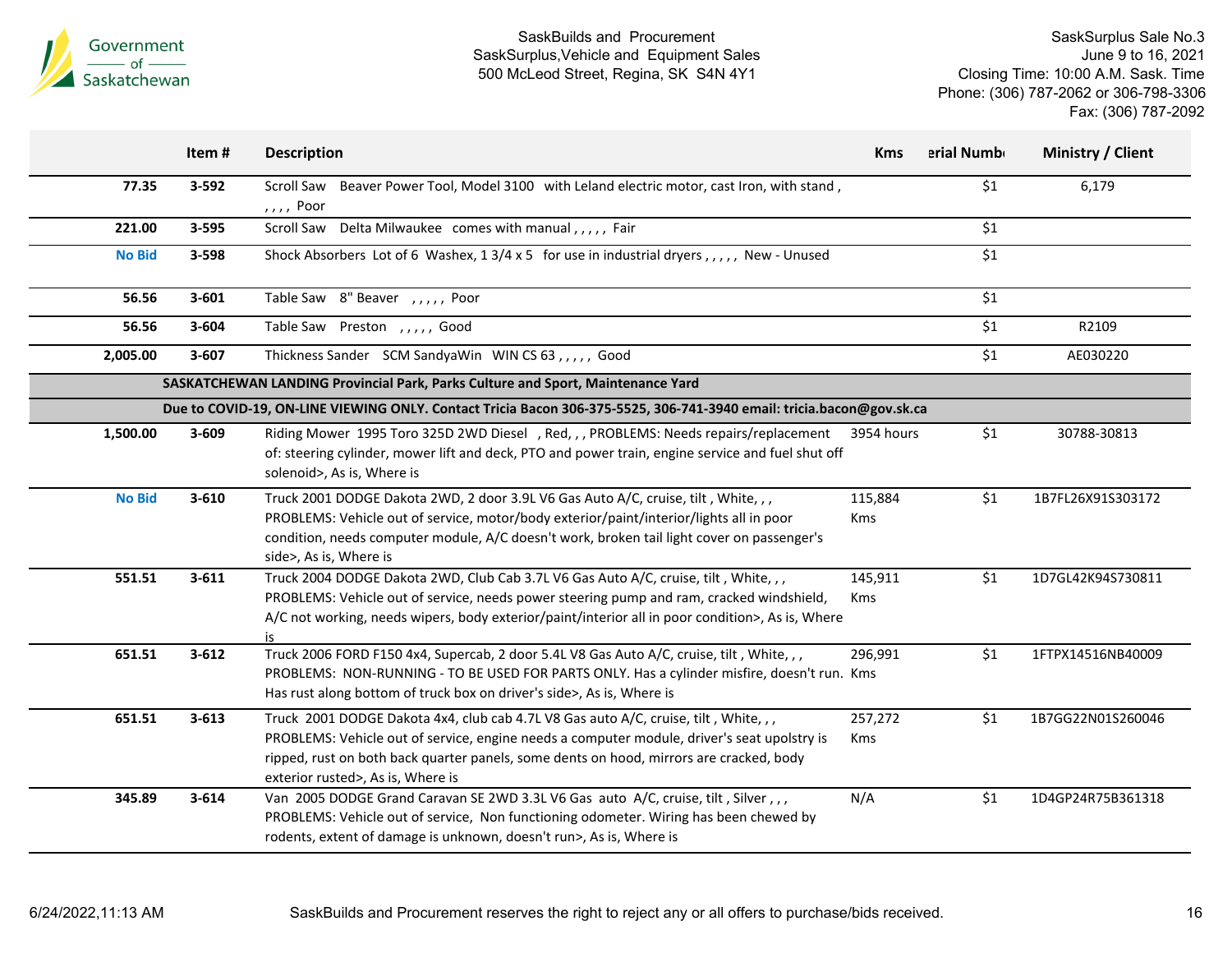

|                    | Item#               | <b>Description</b>                                                                                                                                                                                                                                                                                                                    | Kms | erial Numb | Ministry / Client |
|--------------------|---------------------|---------------------------------------------------------------------------------------------------------------------------------------------------------------------------------------------------------------------------------------------------------------------------------------------------------------------------------------|-----|------------|-------------------|
|                    |                     | SASKATOON, Environment, Compliance and Field Services, 102-112 Research Drive.                                                                                                                                                                                                                                                        |     |            |                   |
|                    |                     | Due to COVID-19, ON-LINE VIEWING ONLY. Contact Michelle Baran 306-933-6240, email: fieldoffice.saskatoon@gov.sk.ca                                                                                                                                                                                                                    |     |            |                   |
| 229.00             | $3 - 650$           | Metal Detector White's 3900/D Pro Plus Professional Series (1992),,,,, Fair                                                                                                                                                                                                                                                           |     | \$1        |                   |
| 89.00              | $3 - 651$           | Metal Detector White's 3900/D Pro Plus Professional Series (1992), , , , , Broken Repairable                                                                                                                                                                                                                                          |     | \$1        |                   |
|                    |                     | SASKATOON, Highways, Fleet Services, 126 105th st E.                                                                                                                                                                                                                                                                                  |     |            |                   |
|                    |                     | Due to COVID-19, ON-LINE VIEWING ONLY. Contact Richard Leibel 306-933-5262 or email: richard.leibel@gov.sk.ca                                                                                                                                                                                                                         |     |            |                   |
| 325.50             | $3 - 527$           | Floor Drill Press 1999, Z5150A In working condition, , , , , Fair                                                                                                                                                                                                                                                                     |     | \$10       |                   |
| 25.00              | $3 - 528$           | Mig Welder 2003 Millermatic 300 Not working, circuit board fired (no parts available); no<br>power cord, whip, ground, or rollers,,,,, Beyond Repair                                                                                                                                                                                  |     | \$10       | LE052062          |
| 111.00             | 3-529               | Pedestal Grinder<br>Unsure of make or model, working condition,,,,,Good                                                                                                                                                                                                                                                               |     | \$10       |                   |
|                    |                     | SASKATOON, Justice and Attorney General, Saskatchewan Coroners Service, 3 2345 Avenue C N                                                                                                                                                                                                                                             |     |            |                   |
|                    | kim.james@gov.sk.ca | Due to COVID-19, ON-LINE VIEWING ONLY. Contact David Bykowy 306-230-5259, email: david.bykowy@gov.sk.ca or Kim James 306-964-1897, email:                                                                                                                                                                                             |     |            |                   |
| 161.00             | $3 - 608$           | Ergotron Sit/Stand Station Metal Adjustable sit/stand computer station. Clamps on to desk,<br>originally purchased in 2020 for approx. \$1600,,,,,,Good                                                                                                                                                                               |     | \$100      | 33-349-200        |
|                    |                     | SASKATOON, Saskatchewan Research Council, 125-15 Innovation Boulevard.                                                                                                                                                                                                                                                                |     |            |                   |
|                    |                     | Due to COVID-19, ON-LINE VIEWING ONLY. Contact Roger Dauvin 306-385-4035, email: roger.dauvin@src.sk.ca or purchasing@src.sk.ca                                                                                                                                                                                                       |     |            |                   |
| 1,551.51           | 3-644               | Cargo Trailer 2005 Royal Cargo 5'x8', White, towable but back door hinges rough,,,,,,Poor                                                                                                                                                                                                                                             |     | \$1        | 2S9AL126553016141 |
|                    |                     | SASKATOON, Sask Polytech, 1130 Idywyld Drive N Door 18.                                                                                                                                                                                                                                                                               |     |            |                   |
|                    |                     | Due to COVID-19, ON-LINE VIEWING ONLY. Contact Chris Perry 306-659-4467, email: perrychr@saskpolytech.ca                                                                                                                                                                                                                              |     |            |                   |
| 301.00             | $3 - 643$           | 3 Phase Motor Hyundai, model: HKS215SR235A 10 HP - 4P - 208-230/460V,,,,,Good                                                                                                                                                                                                                                                         |     | \$300      | OC820C05          |
|                    |                     | STONY RAPIDS, Environment, Compliance & Field Services, Stony Rapids Fire Base                                                                                                                                                                                                                                                        |     |            |                   |
|                    |                     | Due to COVID-19, ON-LINE VIEWING ONLY. Contact Steven Asselstine 306-439-2062, 306-439-7901 or email: steve.asselstine@gov.sk.ca                                                                                                                                                                                                      |     |            |                   |
| 599.00             | $3 - 641$           | ATV 2004 Bombardier Outlander 330 HO 4X4 Runs, burns oil, minor cosmetic damage on<br>body panels and bush bar, large cut on seat, missing rear storage compartment lid, brakes<br>good. lights good, winch functional, tires in excellent condition - Mud Bug AT 27x12-12 and AT<br>27x12-10. 3976 miles. SOLD AS IS., red, ,,, Fair |     | \$1        | SBVEGHG164V001342 |
| 220.00             | $3 - 642$           | Winch Warn M8000 Unknown condition, unable to verify if the unit works, no controller,<br>mounted to frame with handles. SOLD AS IS.,,,,,Fair                                                                                                                                                                                         |     | \$1        | 843,594           |
| 6/24/2022,11:13 AM |                     | SaskBuilds and Procurement reserves the right to reject any or all offers to purchase/bids received.                                                                                                                                                                                                                                  |     |            |                   |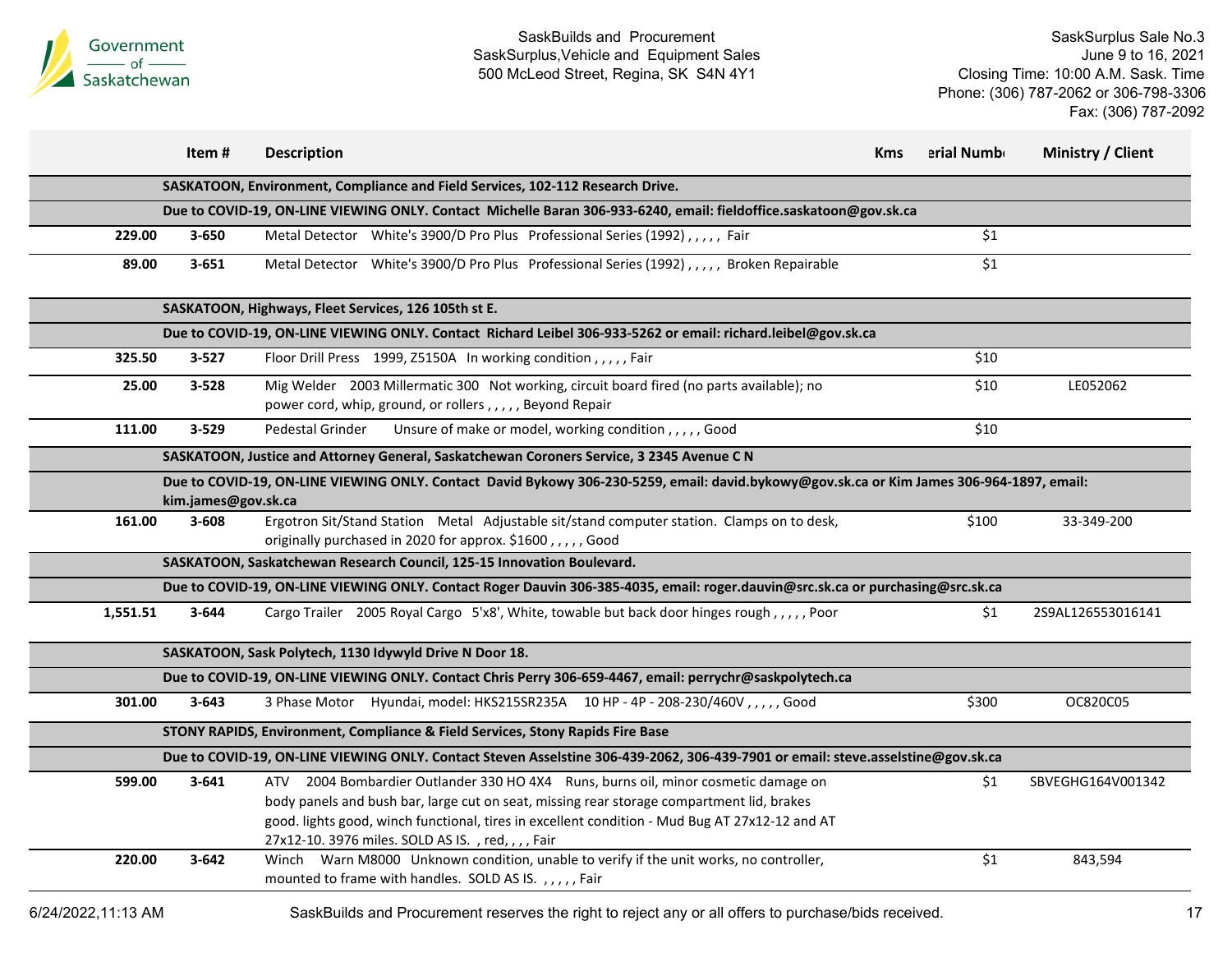

|                             |          | Item #    | <b>Description</b>                                                                                                                                                                                                                                                                                                                                                                                                                                                                                                                                                                                                                                                                                                                                                                                                                                                                                                                                                                                                                                                                                             | <b>Kms</b> | erial Numb | Ministry / Client |
|-----------------------------|----------|-----------|----------------------------------------------------------------------------------------------------------------------------------------------------------------------------------------------------------------------------------------------------------------------------------------------------------------------------------------------------------------------------------------------------------------------------------------------------------------------------------------------------------------------------------------------------------------------------------------------------------------------------------------------------------------------------------------------------------------------------------------------------------------------------------------------------------------------------------------------------------------------------------------------------------------------------------------------------------------------------------------------------------------------------------------------------------------------------------------------------------------|------------|------------|-------------------|
|                             |          |           | STONY RAPIDS, Saskatchewan Public Safety Agency, 110 Erickson Street.                                                                                                                                                                                                                                                                                                                                                                                                                                                                                                                                                                                                                                                                                                                                                                                                                                                                                                                                                                                                                                          |            |            |                   |
|                             |          |           | Due to COVID-19, ON-LINE VIEWING ONLY. Contact Calvin Whitedeer 306-439-2150, calvin.whitedeer@gov.sk.ca                                                                                                                                                                                                                                                                                                                                                                                                                                                                                                                                                                                                                                                                                                                                                                                                                                                                                                                                                                                                       |            |            |                   |
| $\boldsymbol{*}\mathsf{WD}$ |          | $3 - 640$ | Truck 2002 FORD F250 SD 8' box, 4x4, crew cab 5.4L V8 gas auto A/C standard differential,<br>red, , , PROBLEMS: Not drivable for any distance, motor has power/fuel issues, motor still runs, Kms<br>no battery, tires poor Brake Disc F/R good, exhaust needs hangars repairs, interior cloth has<br>holes, exterior overall good condition, paint scratches/chips>, As is, Where is                                                                                                                                                                                                                                                                                                                                                                                                                                                                                                                                                                                                                                                                                                                          | 172,442    | \$750      | 1FTNW21L72EB48676 |
|                             |          |           | WHITE SPRUCE - ORCADIA, Central Services, Property Management, 12.2 km NW of Yorkton                                                                                                                                                                                                                                                                                                                                                                                                                                                                                                                                                                                                                                                                                                                                                                                                                                                                                                                                                                                                                           |            |            |                   |
|                             |          |           | Due to COVID-19, ON-LINE VIEWING ONLY. Contact Mark Bigoraj 306-786-5871, mark.bigoraj2@gov.sk.ca, or Val Yaholnitsky 306-786-5747, or at<br>val.yaholnitsky@gov.sk.ca                                                                                                                                                                                                                                                                                                                                                                                                                                                                                                                                                                                                                                                                                                                                                                                                                                                                                                                                         |            |            |                   |
|                             | No Bid * | 12-727    | Trailer 2 89 sq meter trailer. - 3 bedroom 3 Bedroom, Trailer is 45 ft X 20 ft outside<br>measurements, and 10 ft X 6 ft porch. This is a double wide trailer, no wheels or hitch on the<br>unit. Trailer consists of wood frame structure and the roof is metal panels. Exterior windows<br>are single glazed and aluminum framed. Exterior doors are wood, interior floors consist of vinyl<br>tile, The walls are wood paneling and plywood. Ceilings are finished with plywood, and spline<br>ceiling tiles. finishes are dated and worn, furnace dates back to 1962 and has not been<br>operational for years. The floor tiles in the pantry/kitchen contain asbestos along with the tar<br>sealant on the roof systems, asbestos report is availabe. Prior to successful bidder pickup, all<br>furniture and appliances, shown in pictures, will be removed; furnace to remain. Water and<br>sewer disconnected under unit. All bolting to wooded frame will be completed and trailer<br>ready for pickup. Pickup to be June 30th or earlier, if agreed upon by facility operator.,,,,,                  |            | \$1        | Unknown           |
|                             | No Bid * | 12-728    | <b>Door</b><br>Trailer 1 Make is unknown 3 Bedroom, Trailer is 45 ft X 20 ft outside measurements and 10<br>ft X 6 ft porch, this is a double wide trailer, no wheels or hitch is on the unit, trailer consists of<br>wood frame structure and the roof is metal panels, exterior windows are single glazed and<br>aluminum framed, exterior doors are wood, interior floors consist of vinyl tile and the walls are<br>wood paneling and plywood, ceilings are finished with plywood also and spline ceiling tiles, all<br>finishes are dated and worn, furnace date back to 1962 and have not been operational for<br>years, the floor tiles in the pantry/kitchen contain asbestos along with the tar sealant on the<br>roof systems, asbestos report is available. Prior to successful bidder pickup, all furniture and<br>appliances, shown in pictures, will be removed; furnace to remain. Water and sewer<br>disconnected under unit. All bolting to wooded frame will be completed and trailer ready for<br>pickup. Pickup to be June 30th or earlier, if agreed upon by facility operator.,,,,, Poor |            | \$1        | Unknown           |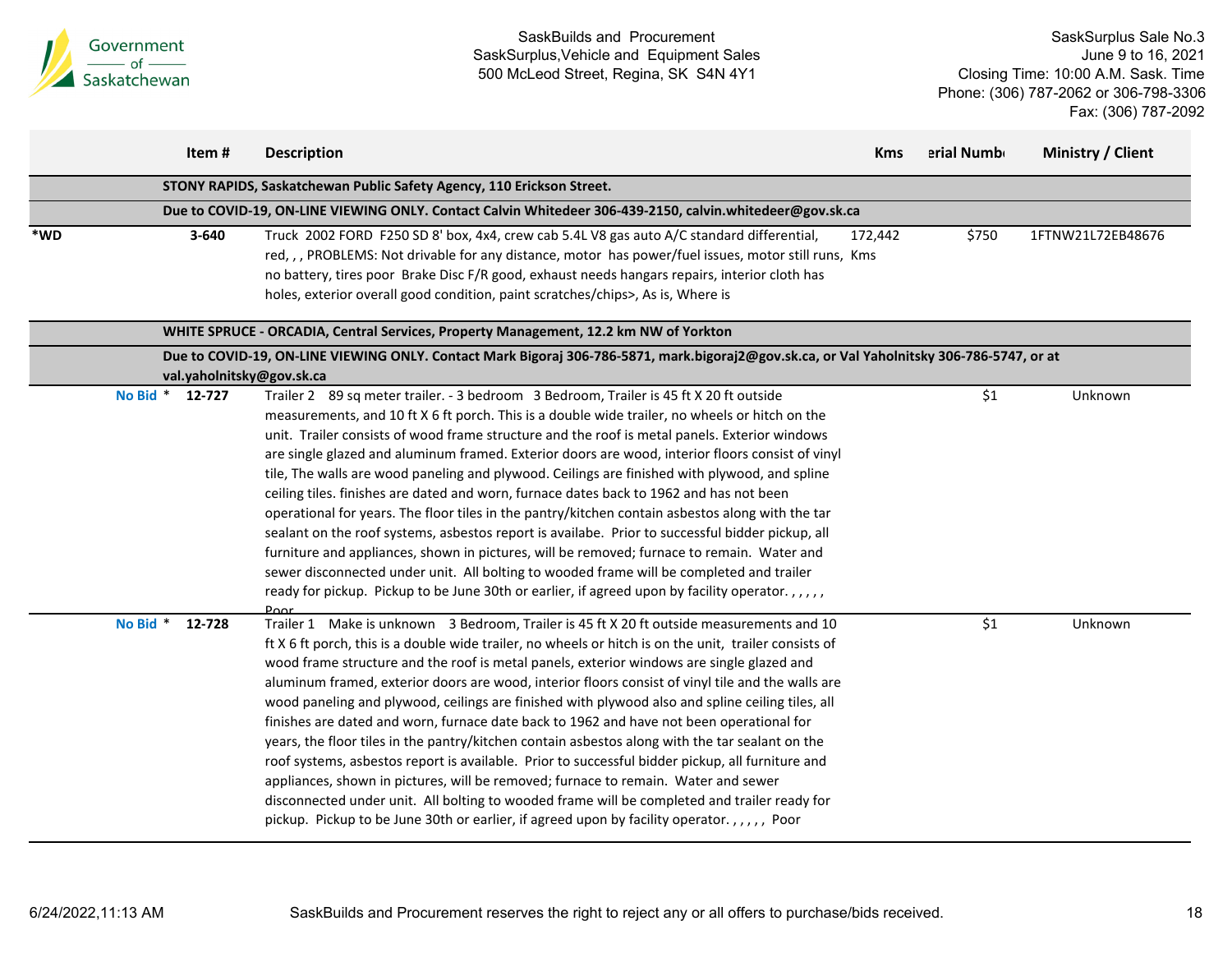

|          | Item#     | <b>Description</b>                                                                                                                                                                                                                                                                                                                                                                                                                                                                                                                                                                                                                                                                                                                                                                                                                                                                                                                                                                                                                                                                                                                      | <b>Kms</b> | erial Numb | Ministry / Client |
|----------|-----------|-----------------------------------------------------------------------------------------------------------------------------------------------------------------------------------------------------------------------------------------------------------------------------------------------------------------------------------------------------------------------------------------------------------------------------------------------------------------------------------------------------------------------------------------------------------------------------------------------------------------------------------------------------------------------------------------------------------------------------------------------------------------------------------------------------------------------------------------------------------------------------------------------------------------------------------------------------------------------------------------------------------------------------------------------------------------------------------------------------------------------------------------|------------|------------|-------------------|
| No Bid * | 12-732    | Trailer 7 Make is unknown 3 Bedroom, Trailer is 45 feet X 20 feet outside measurements<br>and 10 feet X 6 feet porch, this is a double wide trailer, no wheels or hitch is on the unit, trailer<br>consists of wood frame structure and the roof is metal panels, exterior windows are single<br>glazed and aluminum framed, exterior doors are wood, interior floors consist of vinyl tile and<br>the walls are wood paneling and plywood, ceilings are finished with plywood also and spline<br>ceiling tiles, all finishes are dated and worn, appliances and furnace date back to 1962 and have<br>not been operational for years, the floor tiles in the pantry/kitchen contain asbestos along with<br>the tar sealant on the roof systems, asbestos report is available. Prior to successful bidder<br>pickup, all furniture and appliances, shown in pictures, will be removed; furnace to remain.<br>Water and sewer disconnected under unit. All bolting to wooded frame will be completed and<br>trailer ready for pickup. Pickup to be June 30th or earlier, if agreed upon by facility operator.,,<br>$,$ , Poor            |            | \$1        | Unknown           |
| No Bid * | 12-734    | Trailer 11 Make is unknown 3 Bedroom, Trailer is 45 ft X 20 ft outside measurements and 10<br>ft X 6 ft porch, this is a double wide trailer, no wheels or hitch is on the unit, trailer consists of<br>wood frame structure and the roof is metal panels, exterior windows are single glazed and<br>aluminum framed, exterior doors are wood, interior floors consist of vinyl tile and the walls are<br>wood paneling and plywood, ceilings are finished with plywood also and spline ceiling tiles, all<br>finishes are dated and worn, appliances and furnace date back to 1962 and have not been<br>operational for years, the floor tiles in the pantry/kitchen contain asbestos along with the tar<br>sealant on the roof systems, asbestos report is available, trailer has a range. Prior to successful<br>bidder pickup, all furniture and appliances, shown in pictures, will be removed; furnace to<br>remain. Water and sewer disconnected under unit. All bolting to wooded frame will be<br>completed and trailer ready for pickup. Pickup to be June 30th or earlier, if agreed upon by<br>facility operator.,,,,, Poor |            | \$1        | Unknown           |
|          |           | YORKTON, Central Services, Property Management, Whitespruce NE-35-TP26-R 5-W2nd. Call for directions.                                                                                                                                                                                                                                                                                                                                                                                                                                                                                                                                                                                                                                                                                                                                                                                                                                                                                                                                                                                                                                   |            |            |                   |
|          |           | Due to COVID-19, ON-LINE VIEWING ONLY. Contact Mark Bigoraj 306-786-5871, 306-621-3051 email: mark.bigoraj2@gov.sk.ca.                                                                                                                                                                                                                                                                                                                                                                                                                                                                                                                                                                                                                                                                                                                                                                                                                                                                                                                                                                                                                  |            |            |                   |
| 201.00   | 3-636     | Air Compressor Brunner Corp., Model H9-2LT, 3phaze, 7.5 hp motor unknown if operational,<br>has not been used in years but stored under roof,,,,, Fair                                                                                                                                                                                                                                                                                                                                                                                                                                                                                                                                                                                                                                                                                                                                                                                                                                                                                                                                                                                  |            | \$1        | 1,031,128         |
| 1.50     | $3 - 637$ | Chain Link Fence Parts unknown make operational,,,,, New - Unused                                                                                                                                                                                                                                                                                                                                                                                                                                                                                                                                                                                                                                                                                                                                                                                                                                                                                                                                                                                                                                                                       |            | \$1        | unknown           |
| 2.02     | 3-638     | Unit Heater Olson, Model: KAS-165 / 52,000 BTU, Natural-gas operational, fan motor<br>squeaks , , , , , Fair                                                                                                                                                                                                                                                                                                                                                                                                                                                                                                                                                                                                                                                                                                                                                                                                                                                                                                                                                                                                                            |            | \$1        | 00775KEAN         |
| 220.00   | 3-639     | Unit Heater Olson, Model: KAS-130 /104,000 BTU, Natural-gas operational,,,,,, Fair                                                                                                                                                                                                                                                                                                                                                                                                                                                                                                                                                                                                                                                                                                                                                                                                                                                                                                                                                                                                                                                      |            | \$1        | 20686KABN         |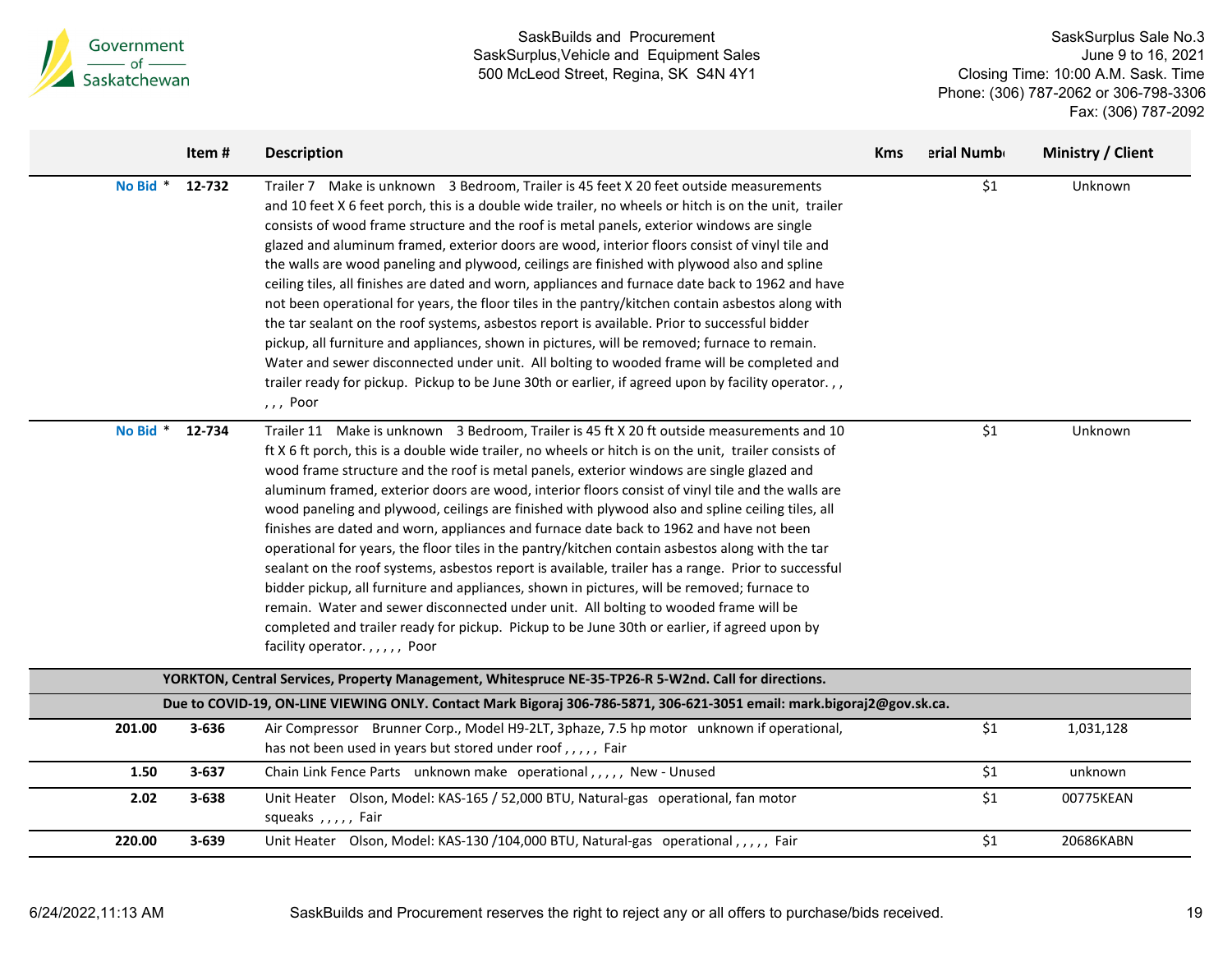

|           | Item#     | <b>Description</b>                                                                                                                                                                                                                                                                                                                                                                                                                                                                                                                                                                                                                                                                                                         | <b>Kms</b>      | erial Numb | Ministry / Client |
|-----------|-----------|----------------------------------------------------------------------------------------------------------------------------------------------------------------------------------------------------------------------------------------------------------------------------------------------------------------------------------------------------------------------------------------------------------------------------------------------------------------------------------------------------------------------------------------------------------------------------------------------------------------------------------------------------------------------------------------------------------------------------|-----------------|------------|-------------------|
|           |           | YORKTON, Highways, Fleet Services, 245 York Road East.                                                                                                                                                                                                                                                                                                                                                                                                                                                                                                                                                                                                                                                                     |                 |            |                   |
|           |           | Due to COVID-19, ON-LINE VIEWING ONLY. Contact Brian Perih 306-786-1651 or Ed Patzwald 06-786-1687 email: brian.perih@gov.sk.ca or ed.patzwald@gov.sk.ca.                                                                                                                                                                                                                                                                                                                                                                                                                                                                                                                                                                  |                 |            |                   |
| 99.00 $*$ | 2-583     | Gravel Truck 1999 Volvo WG64 Tandem Truck Volvo VED12B, 6 cylinder, diesel Eaton Fuller<br>RTX14710B Motor has leaks, transmission, exhaust, battery, paint and interior are fair. Tires,<br>brakes and lights are poor. Exterior, windshield and windsheild wipers are good, including<br>mirrors and horn. 197 wheel base, dual tires, Yellow, , , PROBLEMS: a lot of hydraulic leaks;<br>coolant leaks; cross members need replacing as they are cracked; front pins and bushings need<br>replacing; main and cross chain need repair work; a lot of air leaks; electrical needs repair; rear<br>shocks need replacing; oil pan gasket needs replacing; needs new fender brackets; unit has no<br>box>, As is, Where is | 14,578<br>hours | \$1,500    | 4VHJCAGF9XN865383 |
| 513.00    | $3 - 615$ | Truck 1990 VOLVO WG64 4x4, no box Cummins L10 Diesel RT11609A A/C, tilt, Yellow,,,<br>PROBLEMS: walking beam bushings cracked bad at axels, frame corrosion very bad- needs<br>major repairs, hydraulic tank leaking, engine oil leak from front to rear, engine front cover<br>leaking on inside against engine, appears head gasket leaking external on drivers side, tires<br>poor shape, Speedometer does not work, both doors starting to rust back, no box on unit, heat<br>does not work, washer pump not working, air horn does not work>, As is, Where is                                                                                                                                                         | 17,339 Kms      | \$500      | 4V2JCBMD8LR806895 |
| 220.00    | $3 - 616$ | Sign Posts 3 bundles Wood mostly fir, approx 75 to 100 posts per bundle, approximately 4<br>inches x 6 inches x 14 feet, old broken sign posts, approximate weight of lift is 6500 lbs, must<br>bring flat deck trailer for assistance with loading, if flat deck trailer cannot be provided loading<br>is responsibility of buyer,,,,,Fair                                                                                                                                                                                                                                                                                                                                                                                |                 | \$1        |                   |
| 11,000.00 | $3 - 617$ | Motor Grader 1995 Champion 740A Cummins LT10-C Diesel , Yellow,,, PROBLEMS: needs<br>repair, all cylinders leaking and shafts pitted badly, drag link on steering loose, moldboard circle<br>poor, emergency brake not holding, motor/ brakes/ battery/ lights/ mirrors good condition,<br>tires/ exhaust/ body exterior poor condition, windshield cracked, seat torn, hood shocks on left<br>side not working needs replacement>, As is, Where is                                                                                                                                                                                                                                                                        | 6911 hours      | \$5,000    | 25,471            |
| 7,011.00  | $3 - 618$ | Motor Grader 1996 Champion 740A Cummins LT10-C Diesel A/C, Yellow, ,, PROBLEMS:<br>hydraulic leaks, differential has filings in it, steering cylinder ends need replacement, axle seal<br>leaking, mold board lights do not work, has 2 flat rear tire one on each side, piece of bearing in<br>oil, run low on oil, tandem oil contaminated>, As is, Where is                                                                                                                                                                                                                                                                                                                                                             | 7000 hours      | \$5,000    | 24,927            |
| 210.00    | $3 - 619$ | Sign Posts 1 bundle Wood mist fir, 1 lift, 4in x 6in x 14ft approximately, old and broken,<br>approximate weight of lift is 6500 lbs; must bring flat deck trailer for assistance with loading; if<br>flat deck trailer cannot be provided loading is responsibility of buyer,,,,,poor                                                                                                                                                                                                                                                                                                                                                                                                                                     |                 | \$1        |                   |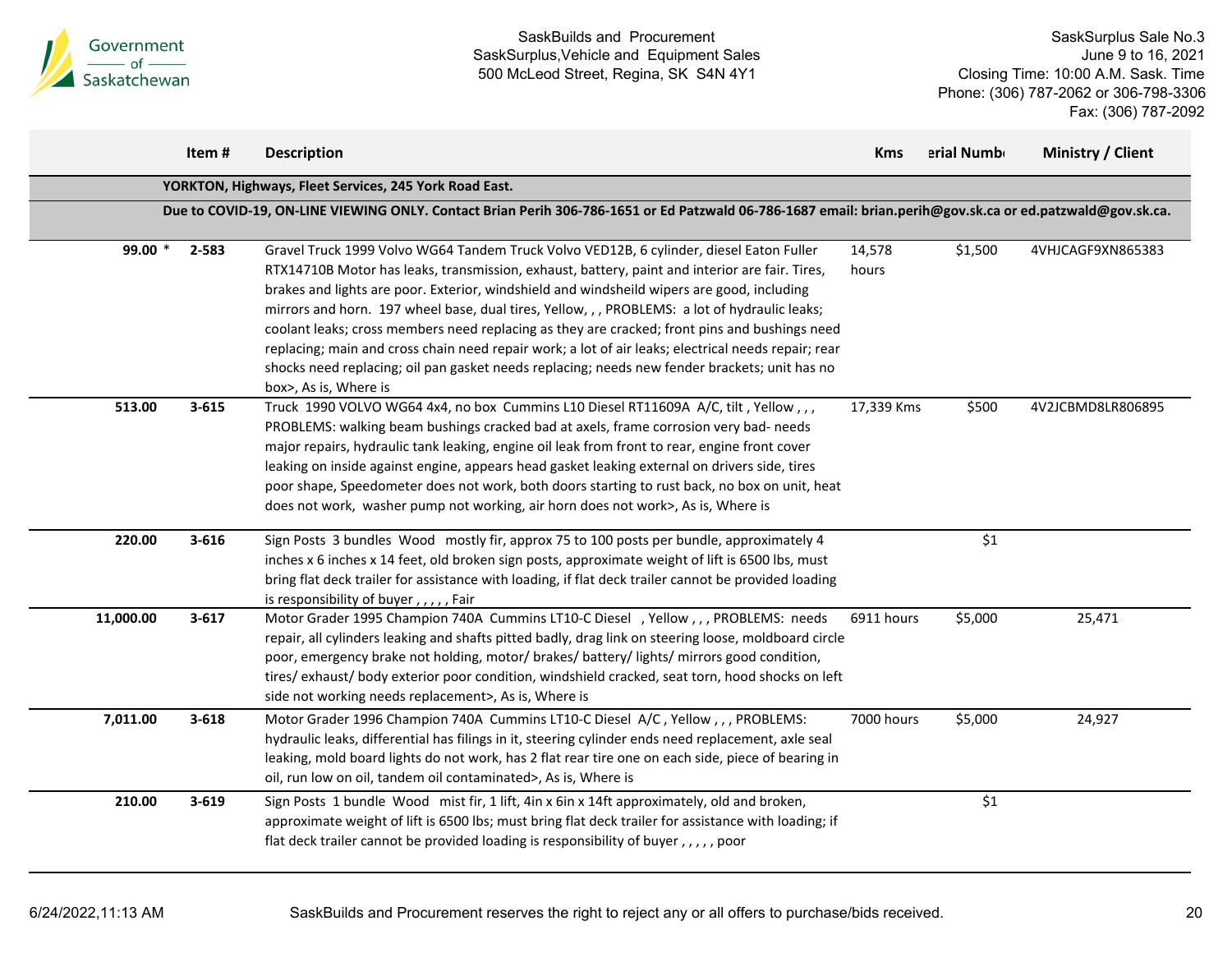

|               | Item#     | <b>Description</b>                                                                                                                                                                                                                                                                                                          | <b>Kms</b>      | erial Numb | Ministry / Client |
|---------------|-----------|-----------------------------------------------------------------------------------------------------------------------------------------------------------------------------------------------------------------------------------------------------------------------------------------------------------------------------|-----------------|------------|-------------------|
| 505.00        | $3 - 620$ | Gravel Truck 2002 VOLVO VHD64F Tandem VED12C 6 diesel A/C, tilt, cruise, yellow,,,<br>PROBLEMS: Needs new engine ECU will not run without one, frame on unit very thin will not<br>pass SGI, box is rusted out and needs major repairs, engine has oil leaks, tires need<br>replacement, horn not working>, As is, Where is | 13,500<br>hours | \$500      | 4V5KC9GG62N329864 |
| 150.00        | $3 - 621$ | Grader Snow Plow Blade Make and model unknown Was mounted on a 1996 Champion<br>Model 730A Grader,,,,,Poor                                                                                                                                                                                                                  |                 | \$100      |                   |
| 2.00          | $3 - 622$ | Checkerboard Visibility Mount The Scoop mounts to rear of tandem truck to make it visible<br>in poor weather conditions,,,,, Fair                                                                                                                                                                                           |                 | \$1        |                   |
| 112.19        | $3 - 623$ | Equipment Manuals 1 bundle Various years and models 1 pallet, include manuals for<br>graders/loaders/packers/trucks,,,,,Fair                                                                                                                                                                                                |                 | \$1        |                   |
| 2.00          | $3 - 624$ | Equipment Springs Lot of 3 2 rear springs and 1 front spring, the rear springs fit older model<br>Volvo, front spring model unknown,,,,, New - Unused                                                                                                                                                                       |                 | \$1        |                   |
| 37.00         | $3 - 625$ | Plow Attachment WearSaver Used on older model plows to help prevent plow from digging<br>into surface; cables are worn through and will need replacement; , , , , , Fair                                                                                                                                                    |                 | \$1        | unknown           |
| 50.00         | $3 - 626$ | Tools 1 bundle Miscellaneous includes bobble light, stell wheel chalks, empty tool boxes,<br>etc.,,,,, Fair                                                                                                                                                                                                                 |                 | \$1        |                   |
| 500.00        | $3 - 627$ | Tip Out Parts Bins Lot of 2 3 sliding door Steel Frame Tip Out compartment parts bins,<br>compartments are various sizes; part bins measure 48 " wide X 77"tall X 20" deep,,,,,, Fair                                                                                                                                       |                 | \$500      | unknown           |
| 4.19          | $3 - 628$ | Shop Supplies 1 bundle Miscellaneous 1 pallet, includes electrical wire/ bolts/ other<br>assorted hardware,,,,, Fair                                                                                                                                                                                                        |                 | $$1$$      |                   |
| <b>No Bid</b> | $3 - 629$ | Portable Weigh Scales 1 bundle working condition unknown,,,,, Poor                                                                                                                                                                                                                                                          |                 | \$1        |                   |
| 50.00         | $3 - 630$ | Hydraulic Hose and Cylinders 1 bundle Miscellaneous partial spools of various hydraulic<br>hose, hydraulic cylinders, and air hose, ,,,,, Poor                                                                                                                                                                              |                 | \$1        |                   |
| 1.33          | $3 - 631$ | Truck Parts 1 bundle Miscellaneous Bosh Rexroth CS 520 controller, mirror for 2003 Chevy<br>1 ton truck, etc,,,,, Fair                                                                                                                                                                                                      |                 | \$1        | na                |
| 1.33          | $3 - 632$ | Landa Pressure Washer Pump 1 bundle Miscellaneous Landa Pressure washer pump<br>operating condition unknown, Fender Skirting, Universal PTO shaft, ,,,, Fair                                                                                                                                                                |                 | \$1        | na                |
| 35.00         | $3 - 633$ | Tools with Empty cases 1 bundle Miscellaneous empty Milwaukee tool containers, battery<br>chargers, Snap On Drills, empty drill indexes, 3'8" air ratchet,,,,, Fair                                                                                                                                                         |                 | \$1        | na                |